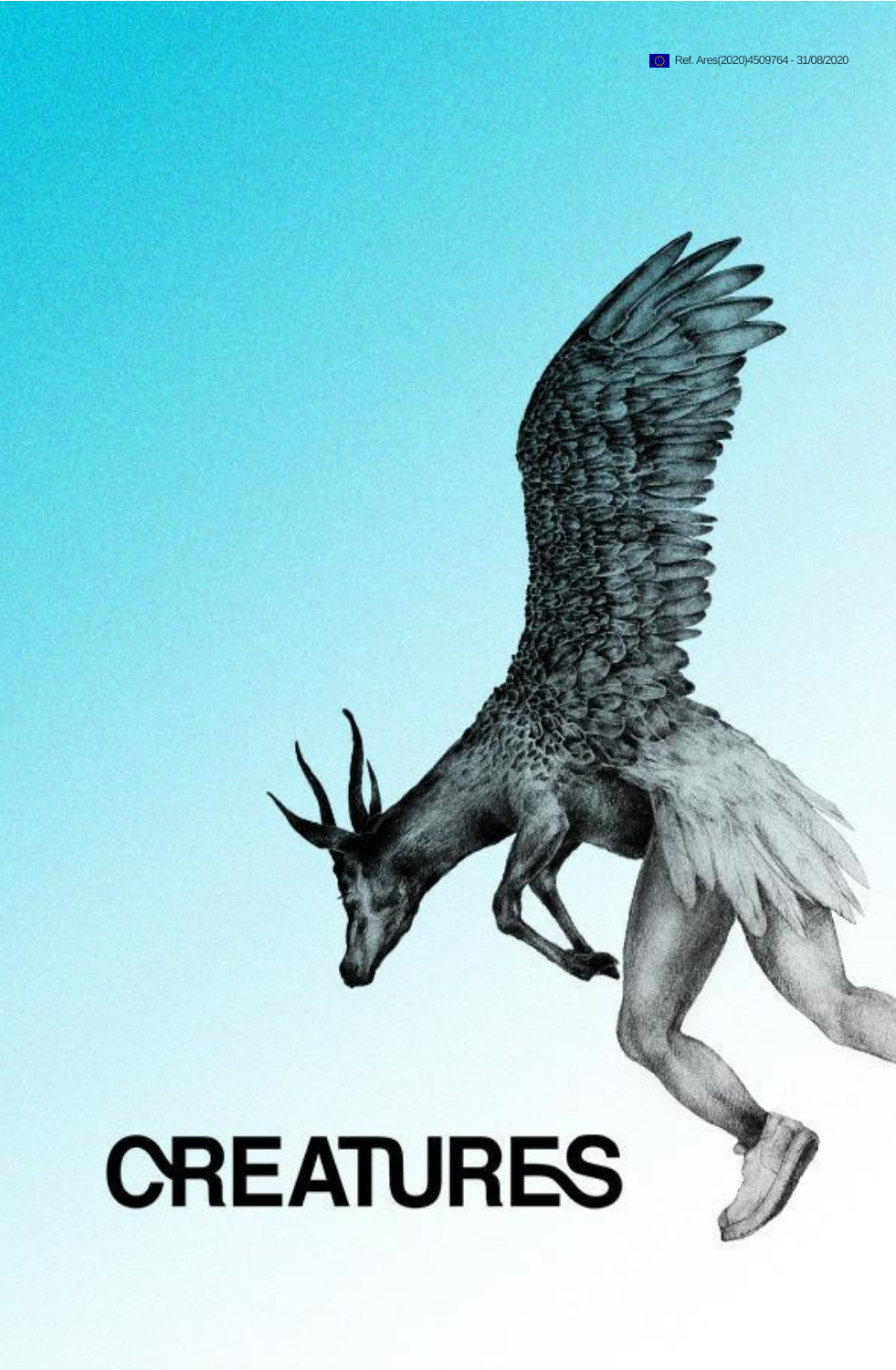

This project has received funding from the European Union's Horizon 2020 research and innovation programme under grant agreement No 870759

# CREATURES DELIVERABLE

D2.2 Review report of transformational strategies v1

| Grant Agreement number                                                   | 870759                                                                       |
|--------------------------------------------------------------------------|------------------------------------------------------------------------------|
| <b>Action Acronym</b>                                                    | CreaTures                                                                    |
| <b>Action Title</b>                                                      | <b>Creative Practices for Transformational Futures</b>                       |
| <b>Funding Scheme</b>                                                    | H2020 Societal Challenges: Inclusive, innovative and<br>reflective societies |
| Version date of the Annex I against which<br>the assessment will be made | October $9^{th}$ , 2019                                                      |
| Start date of the project                                                | January $1st$ , 2020                                                         |
| Due date of the deliverable                                              | August 31st, 2020                                                            |
| Actual date of submission                                                | August $31st$ , 2020                                                         |
| Lead beneficiary for the deliverable                                     | University of Sussex                                                         |
| Dissemination level of the deliverable                                   | Public                                                                       |

#### **ACTION COORDINATOR'S SCIENTIFIC REPRESENTATIVE**

Prof. Tuuli Mattelmäki AALTO–KORKEAKOULUSÄÄTIÖ, Aalto University School of Arts, Design and Architecture: Department of Design tuuli.mattelmaki@aalto.fi

This document has been produced by the CreaTures project, funded by the Horizon 2020 Programme of the European Community. The content presented in this document represents the views of the authors, and the European Commission has no liability in respect of the content.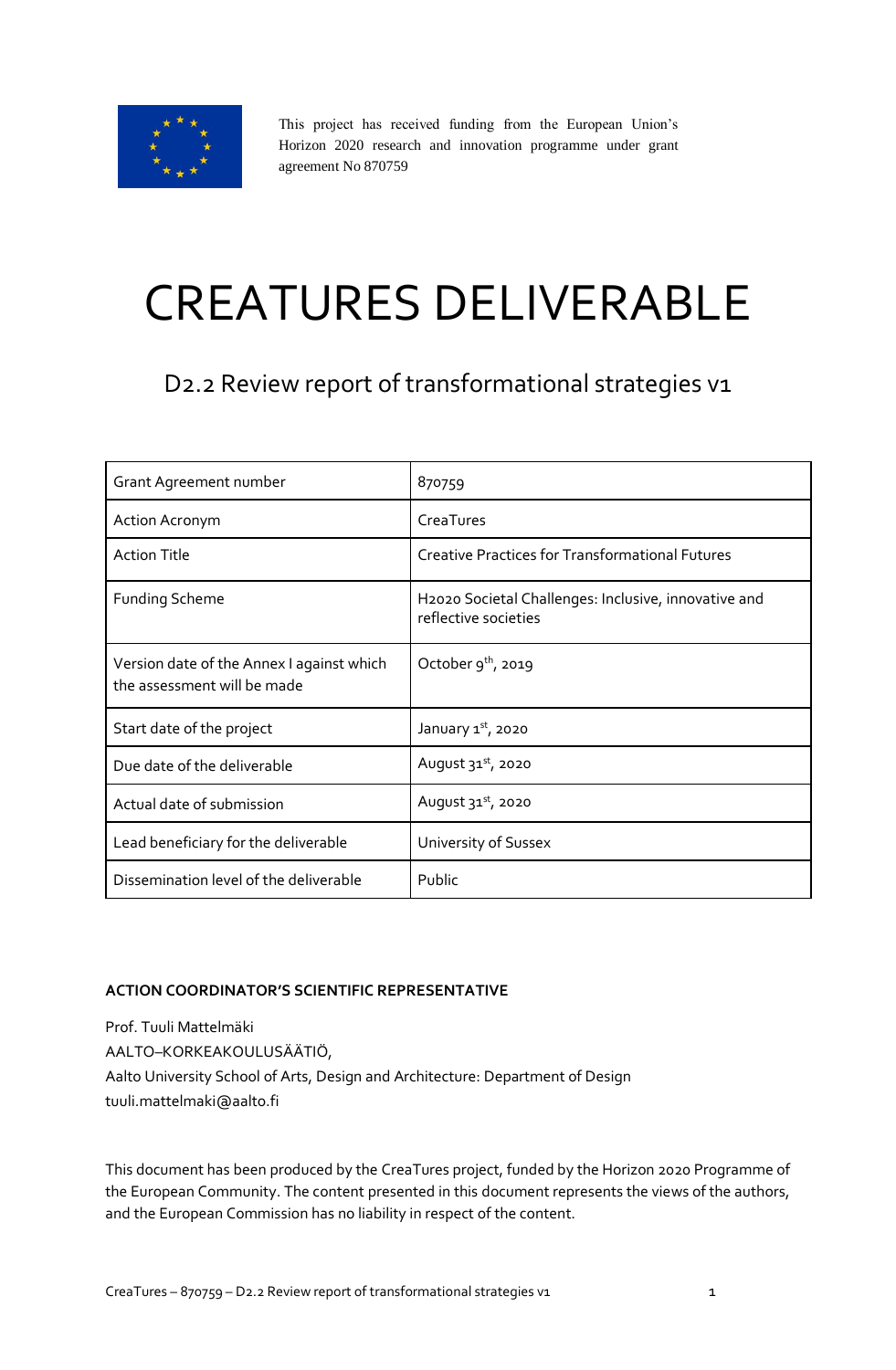| Authors in alphabetical order |                      |                           |  |  |
|-------------------------------|----------------------|---------------------------|--|--|
| <b>Name</b>                   | <b>Beneficiary</b>   | E-mail                    |  |  |
| Kat Braybrooke                | University of Sussex | K.braybrooke@sussex.ac.uk |  |  |
| Lara Houston                  | University of Sussex | L.houston@sussex.ac.uk    |  |  |
| Ann Light                     | University of Sussex | Ann.light@sussex.ac.uk    |  |  |

#### **Abstract**

This report provides an overview of our approach to the building of the Observatory repository of transformational cases. It is the first report in a series of three (published at 10 month intervals until April 2022).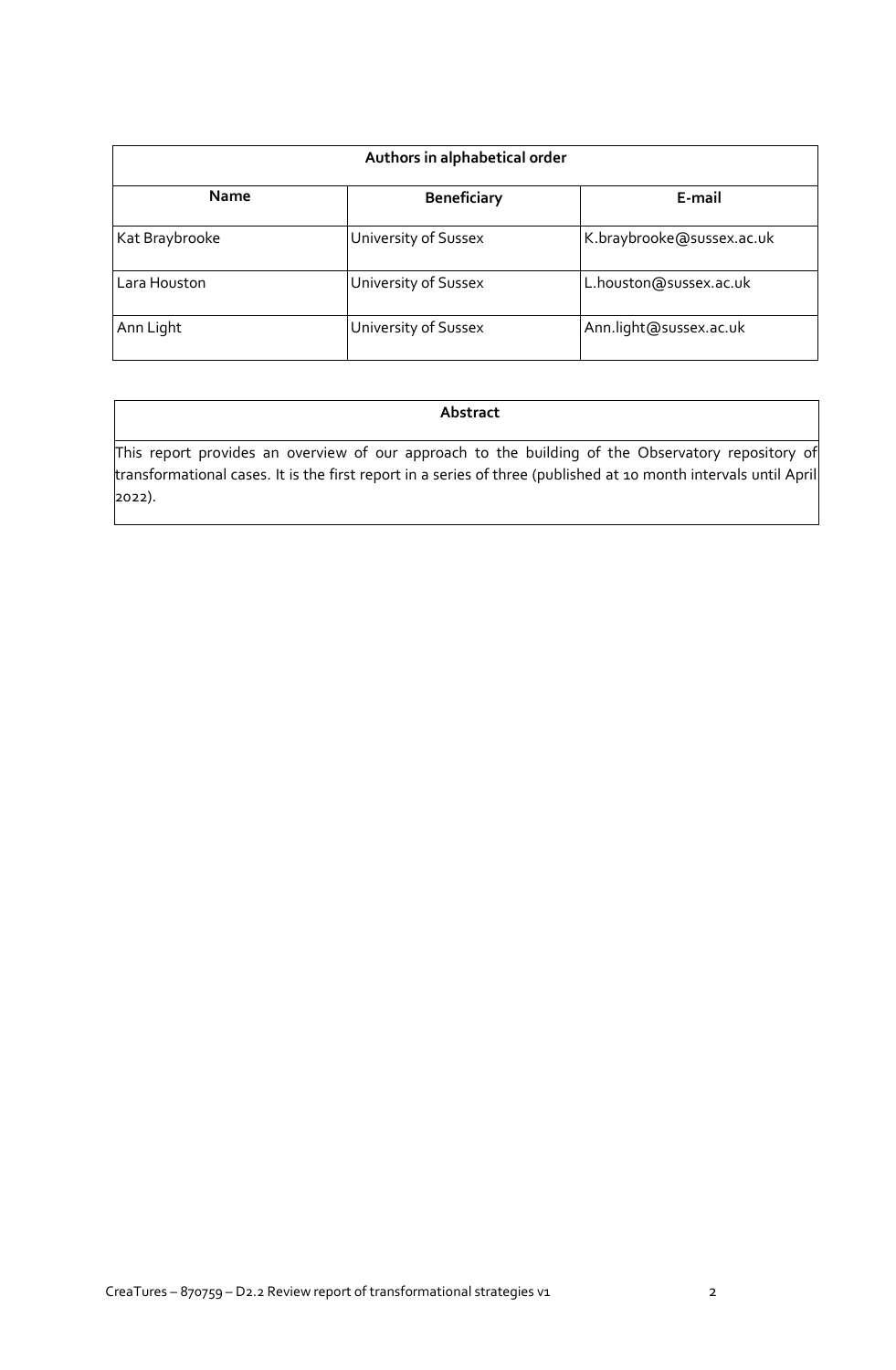# **TABLE OF CONTENTS**

|                         | 1.1  |  |
|-------------------------|------|--|
|                         | 1.2  |  |
| $\overline{\mathbf{2}}$ |      |  |
|                         | 2.1  |  |
|                         | 2.2  |  |
| 3                       |      |  |
|                         | 3.1  |  |
|                         | 3.2  |  |
| 4                       |      |  |
|                         | 4.1  |  |
|                         | 4.2  |  |
|                         | 4.3  |  |
|                         | 4.4  |  |
|                         | 4.5  |  |
|                         | 4.6  |  |
|                         | 4.7  |  |
|                         | 4.8  |  |
|                         | 4.9  |  |
|                         | 4.10 |  |
| 5                       |      |  |
|                         | 5.1  |  |
|                         | 5.2  |  |
| 6                       |      |  |
|                         | 6.1  |  |
|                         | 6.2  |  |
| $\overline{7}$          |      |  |
| 8                       |      |  |
| 9                       |      |  |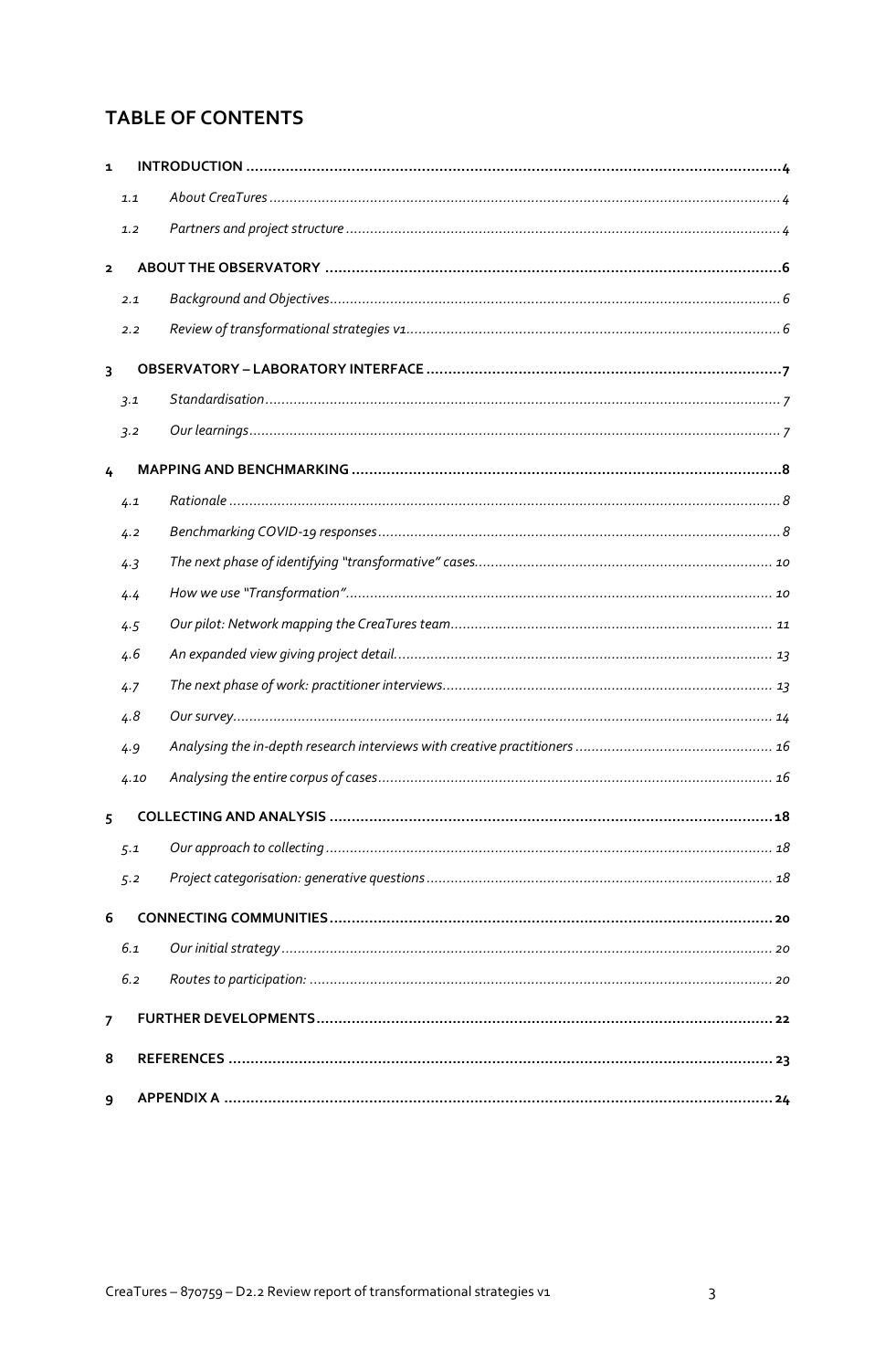### <span id="page-4-0"></span>**1 INTRODUCTION**

#### <span id="page-4-1"></span>**1.1 About CreaTures**

Creative Practices for Transformational Futures (CreaTures) is a three-year EU funded project that investigates the role that transformational creative projects play in helping people to imagine and to build environmentally and socially sustainable futures. We begin this project at a particularly urgent moment in time. Newly released modelling predicts that our climate will change more in the next 50 years than in the previous 6,000<sup>1</sup>. We must find new ways of living within the limits of the earth's systems and, at the same time, develop new capacities to deal with the rapid changes that are already underway. Artists, curators, designers and citizen-led collectives are already reacting to these challenges by mobilising from their own platforms using distinctive forms of expertise. They are catalysing change by gathering groups of people ("publics") around issues that matter to them in a variety of domains, and using a range of aesthetic, affect-driven, playful and participatory interventions that have multi-layered impacts across a range of scales. Creative practitioners move publics towards social and ecological sustainability by supporting change in lifestyles, co-creating new ways of being, and prototyping new systems. In doing so, they develop new forms of environmental citizenship, and also social cohesion—to help communities withstand the environmental changes that are already underway<sup>2</sup> and take change into their own hands for purposes of adaptation, mitigation and better resource use. This interlinking of social and environmental transformation, inseparable in attending to issues of culture, underpins our research.

The CreaTures project has two key aims: 1) to promote action for social and ecological sustainability through creative practices, and 2) to increase the visibility of existing transformational creative practices and strengthen their reach. Our team is currently working with creative communities across the arts, design and citizen activism to identify the ways that practitioners set the conditions of possibility for change through a range of creative interventions: for example, through staging participatory events, games, and immersive installations on topics such as sustainable food production and mobility. Our project will support partners to articulate their transformative vision—what they are trying to achieve by using particular techniques. As a team of co-researchers, we will then test and iterate with the techniques that practitioners find effective in creating transformational interventions and develop these into an open source framework that can be shared and used by creative communities and policymakers (the "Open Creative Practice Framework").

#### <span id="page-4-2"></span>**1.2 Partners and project structure**

The project brings together an interdisciplinary team of eleven organisations to conduct the research, including both academics and creative practitioners acting as co-researchers. At the centre of the project is the Laboratory, a series of creative projects organised by innovative design organisations Superflux (UK) and Hellon (Finland); along with long-established arts and cultural producers Furtherfield (UK), Kersnikova (Slovenia) and Zemos98 (Spain). Each of these diverse partners has agreed to open up their creative processes for collaborative investigation with researchers. The Laboratory format enables each particular intervention to be studied in detail as it unfolds over the duration of the three-year CreaTures project. Design researchers from the Aalto University School of Arts, Design and Architecture in Finland lead the Laboratory research and co-ordinate the CreaTures project.

<sup>1</sup> Chi Xu et al., "Future of the human climate niche" *Proceedings of the National Academy of Sciences* 117 no. 21 (2020): 11350-11355

<sup>2</sup> See e.g. Jennifer Gabrys *Program Earth* (University of Minnesota press: Minneapolis, 2016); Ana Cruz Lopes et al. "Sustainability through Art" *Energy Procedia* 119 (2017): 752–766.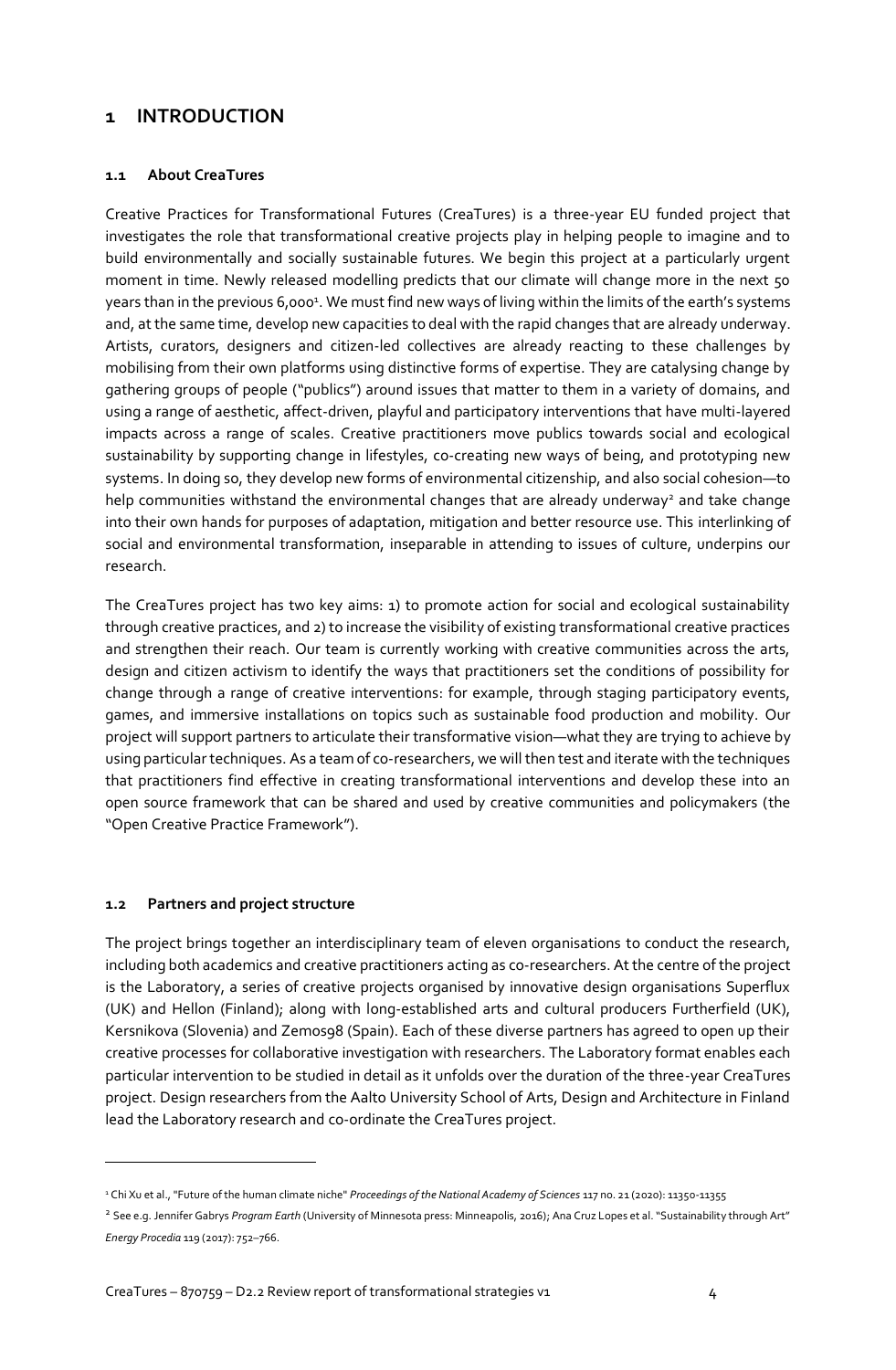Running alongside the Laboratory is a programme of Evaluation, stewarded by researchers from Utrecht University's Copernicus Institute of Sustainable Development in the Netherlands. This involves working with the creative partners to co-design new methods to understand the effects of particular processes, and their contributions to sustainable transformation. This strand of work also explores links between creative practice and policymaking, with additional expertise provided by the Open Knowledge Foundation Finland and UK-based sustainability organisation Sniffer.

This program of research is connected and amplified to other key stakeholders by RMIT's Care-full Design Lab (working with RMIT Europe based in Barcelona, Spain), through the curation of a programme of Engagement and Dissemination activities.

Finally, the Observatory (co-ordinated by the University of Sussex) plays a dual role: firstly in coordinating the documenting of the Laboratory projects and contributing to their analysis, and secondly developing a repository of transformational cases. The next section gives an expanded overview of the Observatory research strand and describes how this *Review report of transformational strategies v1*  deliverable sits within it.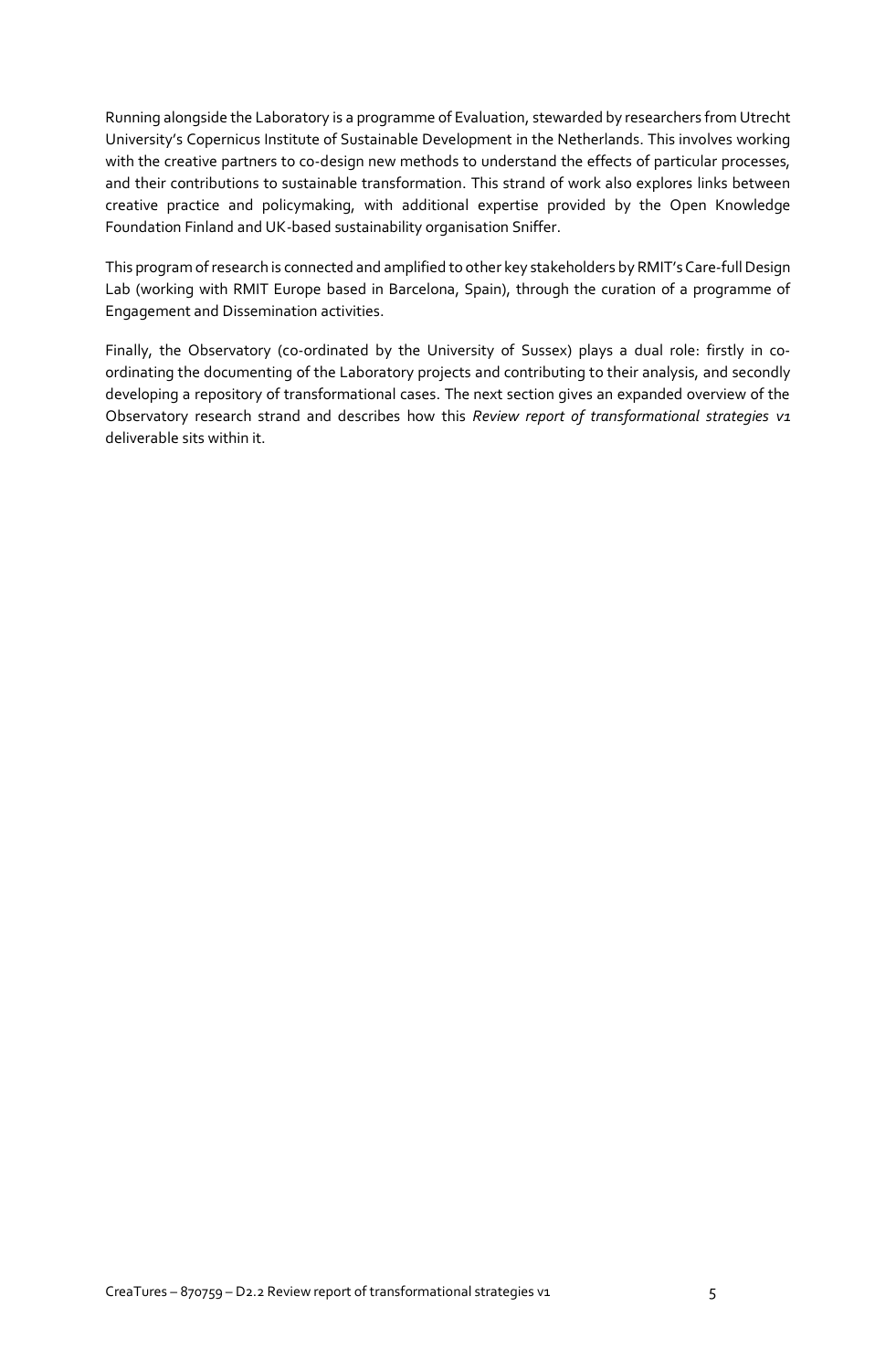# <span id="page-6-0"></span>**2 ABOUT THE OBSERVATORY**

#### <span id="page-6-1"></span>**2.1 Background and Objectives**

Objective 1 of the CreaTures project is –

• To identify and map existing, new and emerging initiatives that aim to produce transformational action through creative practices.

In applying for CreaTures, we agreed to meet this objective by:

- Working within our multidisciplinary consortium and extended networks to locate a variety of initiatives that are already focusing their work on the area of social and ecological sustainability.
- Conducting systematic mapping, connecting, and analysis of their purpose, how they operate, with whom/how/where they work, their conceptual and practical approaches to creative practice, and how they currently understand and evaluate the social and ecological impacts of their work.
- Presenting the findings of this work on an evolving website that functions as both a repository and a hub, named the CreaTures Observatory.
- Standardising research approaches and making findings commensurable, so that the Observatory also co-ordinates the documentation of the Laboratory programme of creative works organised by creative partners.

#### <span id="page-6-2"></span>**2.2 Review of transformational strategies v1**

This *Review report of transformational strategies v1* is the first in a series of three CreaTures deliverables that are intended to chart our progress towards addressing Objective 1 above. Iterations two and three will be published at ten-month intervals: June 2021 and April 2022.

In this version, we summarise the work that we have undertaken in the first six months of the CreaTures project and present our practical and conceptual approaches to the next phases. Since many of the Laboratory projects have been delayed due to COVID-19, this report briefly discusses our approach to working with creative partners inside the Laboratory (in Section 3), then turns to the work of putting together the Observatory repository of transformative cases.

We have identified three phases of work that are required to build the repository.

- Mapping and benchmarking
- Collecting and analysing
- Connecting communities

Section  $\mu$  provides a detailed exploration of our mapping and benchmarking research with links to our recent working paper. Section 5 outlines our thoughts on the work of collecting and analysing relationships and cases. Finally, Section 6 contains a summary of our strategy for connecting to communities of creative practitioners.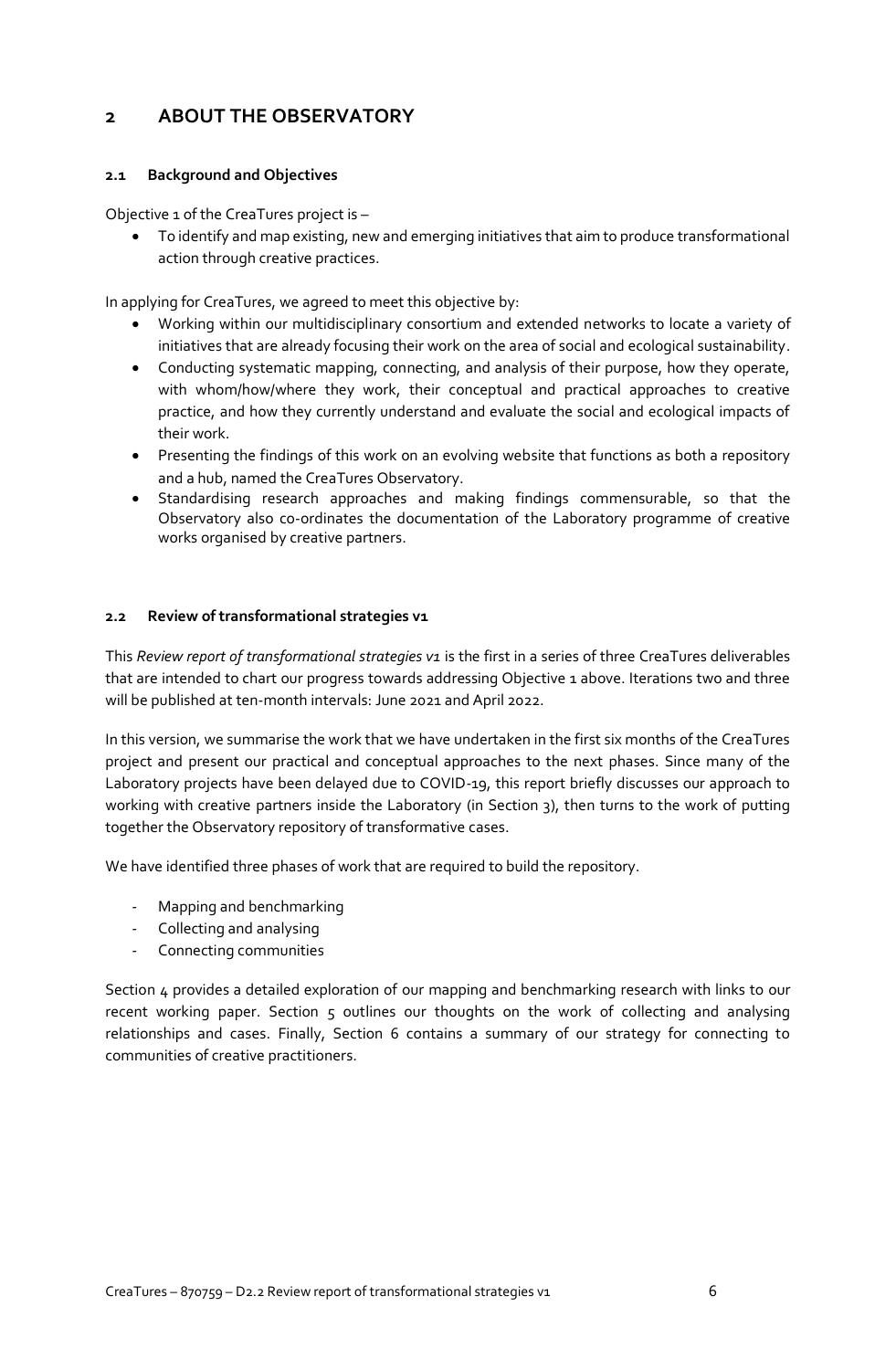# <span id="page-7-0"></span>**3 OBSERVATORY – LABORATORY INTERFACE**

#### <span id="page-7-1"></span>**3.1 Standardisation**

Deliverable D2.1 sets out in detail the processes we have adopted to ensure the standardisation of data gathering. Given the diversity of projects and activities in the Laboratory, our approach has been to work with creative partners to create bespoke Data Gathering Plans for each project. This has entailed interviewing creative partners to learn about their transformative visions for each project, identifying less obvious outcomes to be documented and evaluated and selecting a suite of appropriate methods – for example, participant observation, auto-ethnography and reflective journaling will all be used to document Laboratory projects in Autumn 2020.

Assigning responsibility for developing the Data Gathering Plans to the Observatory team has been an important mechanism for ensuring that methods and techniques are used consistently across the project. The data collection itself can be undertaken by any member of the CreaTures team, all of whom bring expertise in a range of methods, from ethnographic to participatory and practice-led approaches. Part of our brief is also to ensure that all of the data gathered are made available to other team members in lively, connected and meaningful ways. As the project's design is deeply interconnected, we have also put significant energy into developing collaborative relationships across the different research strands. Regular meetings and workshops for shared ideation are being held, in addition to reading and discussion groups.

#### <span id="page-7-2"></span>**3.2 Our learnings**

The Observatory seeks to identify the fragmented and hidden processes and languages used by practitioners in different creative fields to describe their work. Therefore, our approach to documentation has been to centre on practitioners' concepts, modes of expression and choice of terms, falling in with their plans and needs. This means that the actions of the creative practitioners sit at the heart of the project and determine its rhythm, which has recently reflected their susceptibility to the upheaval of COVID-19.

The Observatory and Evaluation teams have worked particularly closely together, as we have come to recognise that the processes of documentation and evaluation are, at times, inseparable. Co-designing evaluative mechanisms with practitioners means that CreaTures researchers will play multiple roles. For example, in this Autumn's programme of events, a CreaTures team member will observe how groups play the *[Commonspoly](https://commonspoly.cc/)<sup>3</sup>* board game, and then lead a "de-briefing" discussion that is oriented towards evaluating participants' changed sense of the Commons.

<sup>3</sup> The game is available here[: https://commonspoly.cc/](https://commonspoly.cc/)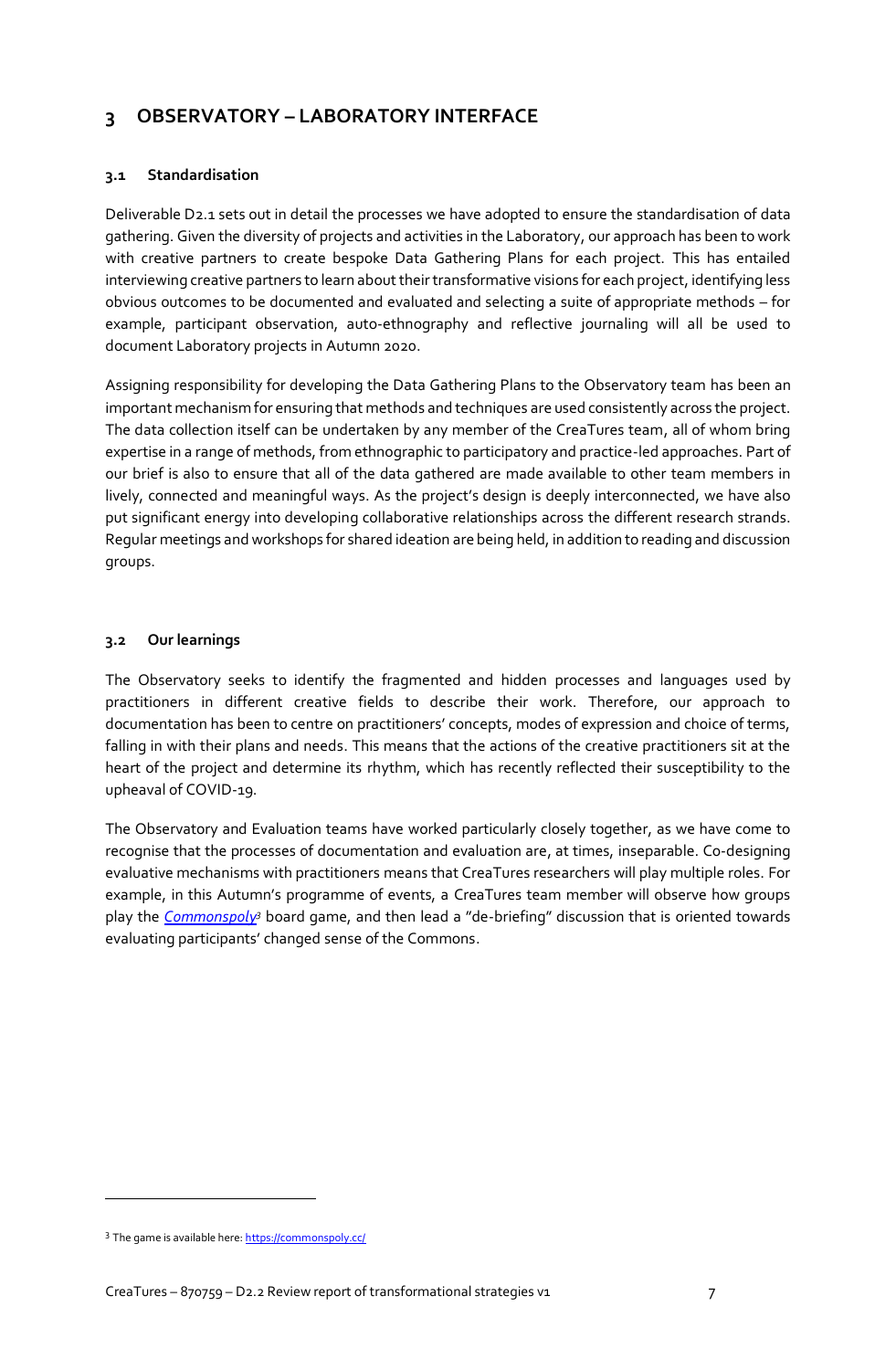## <span id="page-8-0"></span>**4 MAPPING AND BENCHMARKING**

#### <span id="page-8-1"></span>**4.1 Rationale**

The CreaTures team has chosen to focus on the impacts and effects of "creative practices," taking a deliberately broad, cross-sectoral framing. Pilot research by Light et al. <sup>4</sup> has noted that similar or identical processes are being used across sectors but are being described differently, reflecting fragmentation and arbitrary distinctions across projects using socially engaged techniques. Mapping is therefore an important first stage in producing a more detailed understanding of what types of creative organisations are working on sustainable futures, including locating existing communities and connector networks<sup>5</sup> , and identifying boundaries and areas of disconnection. We want our repository to capture and highlight the specific ways that practitioners articulate their own work but also to create shared spaces of translation, where practitioners can connect to peers in other creative sectors who are using different languages. We want to enable practitioners to share their insights and amplify their work as part of a larger community. Here, mapping provides an input into our programme of Engagement and Dissemination and contributes to the second key aim of the CreaTures project—increasing the visibility of existing transformational creative practices and strengthening their reach.

Mapping existing communities and relationships was also intended to help us to establish a benchmark a snapshot of existing conditions that acts as reference point against which to measure change. Here, mapping provides an anchor point for the Evaluation strand of work to track transformations across the lifetime of the project. In practice, the COVID-19 pandemic dramatically reshaped the mapping process (and the very idea of what it means to create a benchmark or a baseline), as explored in the next section.

#### <span id="page-8-2"></span>**4.2 Benchmarking COVID-19 responses**

The CreaTures project launched in January 2020, and in February we began desk research to identify transformational creative projects and key practitioner networks. By mid-March, it became clear that the novel coronavirus SARS-CoV2 world would not be contained as we hoped. The World Health Organisation declared a global pandemic and public-facing creative activities began to shut down across Europe. This abrupt closure delivered a seismic shock to creative sectors globally and remains largely unresolved at the time of writing, although a limited number of creative activities are beginning to restart.

The cancellation of programmes had an immediate emotional and financial impact for creative practitioners. Shuttering venues and writing off unique events planned with effort and care caused grief and turmoil within arts communities. More worryingly, lost income from ticket sales and project-specific funding threw creative organisations into potentially long-term financial distress. Creative organisations of all kinds were forced to take wide-ranging action to mitigate the effects and attempt to stay afloat.

The pandemic had an immediate effect on the CreaTures project. The creative events organised as part of the Laboratory were postponed as organisations figured out what could be achieved using videoconferencing technologies and what would have to be deferred until in-person participation could be safely resumed. For the Observatory, it became more urgent and important than ever to document the changing conditions in which our partners were operating and how they were articulating futures at

<sup>4</sup> Ann Light et al., "Creative Practice and Transformations to Sustainability: Making and Managing Culture Change," (2018) [https://connected](https://connected-communities.org/wp-content/uploads/2018/08/Creative-Practice-and-Transformations-to-Sustainability-Making-and-Managing-Culture-Change.pdf)[communities.org/wp-content/uploads/2018/08/Creative-Practice-and-Transformations-to-Sustainability-Making-and-Managing-Culture-](https://connected-communities.org/wp-content/uploads/2018/08/Creative-Practice-and-Transformations-to-Sustainability-Making-and-Managing-Culture-Change.pdf)[Change.pdf](https://connected-communities.org/wp-content/uploads/2018/08/Creative-Practice-and-Transformations-to-Sustainability-Making-and-Managing-Culture-Change.pdf)

<sup>&</sup>lt;sup>5</sup> Two examples in the UK includ[e Culture Declares Emergency,](https://www.culturedeclares.org/) and [Julie's Bicycle](https://juliesbicycle.com/).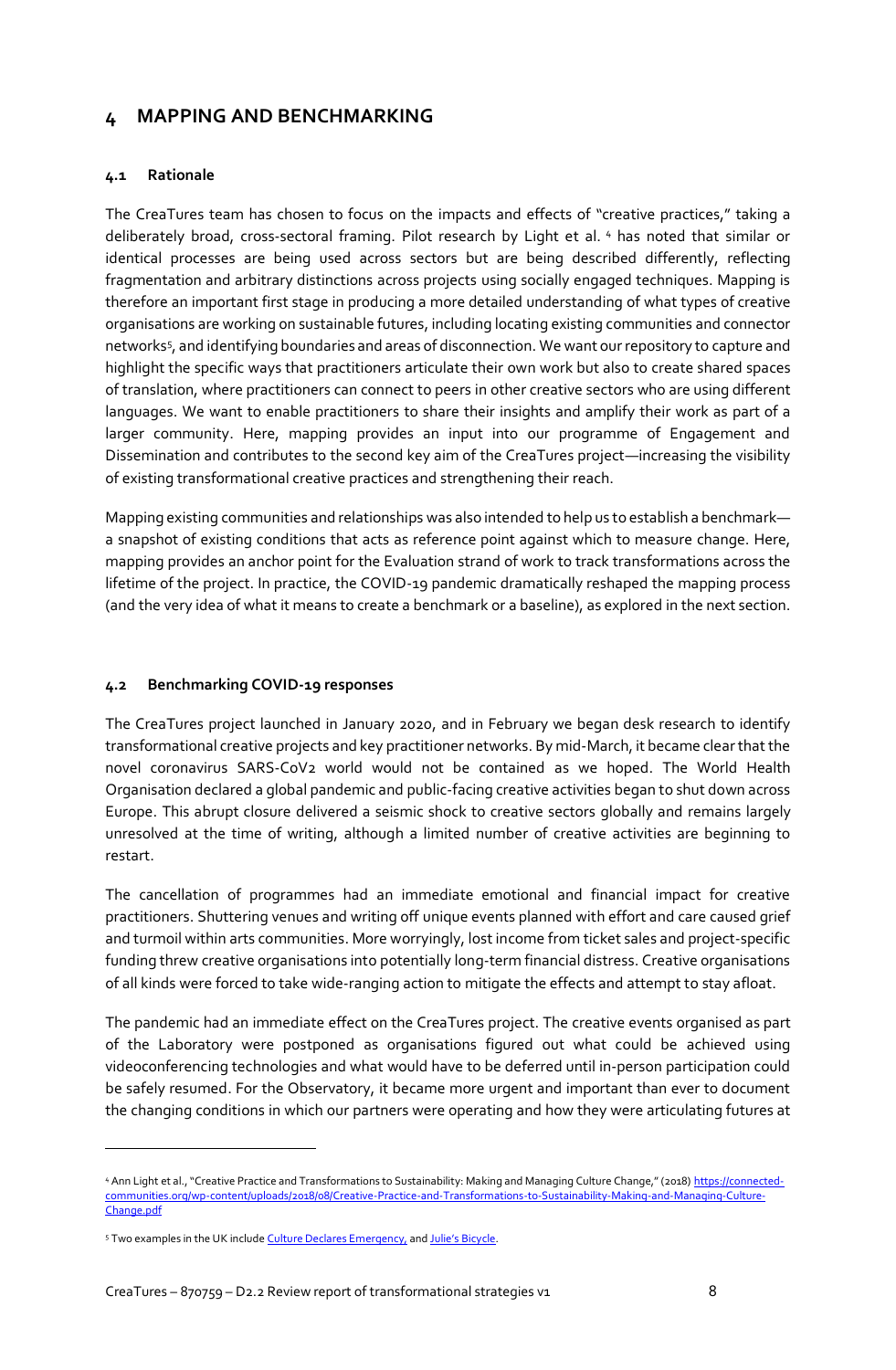such an uncertain time. We paused the our broader mapping and turned to documenting organisational responses to COVID-19.

The pandemic resulted in a highly unusual social situation, as governments across Europe shut down large parts of their economies. Citizens in many European countries went through the experience of being "locked down". With venues closed and participatory programmes suspended, creative organisations (particularly those within the arts and cultural sectors) quickly adapted their mission to work around the social, physical and emotional distances that the pandemic introduced.

In lieu of merely developing standardised means of approaching our partners' work, we decided to capture the COVID-19 responses of environmentally engaged organisations as a means of understanding its impact and the context in which our project was now running. We took the 300 arts organisations that have joined the Culture Declares Emergency (CDE) movement as our sample. CDE launched last year to promote divestment from fossil fuels, climate change education and other ways that cultural organisations could make a difference in addressing the global climate crisis. It is an important connector network and represents a good cross-section of activity, from visual art and theatre to local community arts.

First, we collected any COVID-19 statements on organisations' websites. Then we reviewed other communication channels used by the organisations to reach their audiences as a way to identify new online activities. We used thematic analysis to identify five ways that organisations responded in the immediate aftermath of this crisis to create forms of creative connection and co-production in a newly distanced world.

- Organisations are grieving their immediate programmes of work, and any sense of a stable future in the short-to-medium term horizon.
- Organisations are caring for their peers, particularly those in more precarious situations by stepping up to offer a wide range of peer support.
- Organisations are sharing their back catalogues online, to entertain audiences in a frightening world; creating a new media landscape of online creative work.
- Organisations are connecting to isolated audiences using digital tools to foster new connections and provide emotional and practical resources.
- Organisations are co-creating with audiences to produce new creative works, some of which document these unprecedented times.

We have attached the full text of CreaTures Working Paper 1 *How are environmentally engaged arts and cultural organisations responding to the COVID-19 pandemic?* to this report, as **Appendix A**.

Although financial support has been provided by governments in Europe and beyond $^6$ , there is a risk that many environment-oriented socially-engaged organisations will not survive the coming months. We intend to undertake 6-monthly reviews of the CDE sample until the CreaTures project ends, to track the short to medium term impact of COVID-19 on this group. We want to understand how their work evolves in response to social distancing and ultimately to record any loss of capacity, as these factors impact on both our core aims of promoting action for sustainability and increasing the visibility of creative organisations. We will also review our benchmarking methods every six months, to understand if additional activities are required to monitor the changing situation, or a change in approach is warranted.

<sup>&</sup>lt;sup>6</sup> A summary of support packages can be found in The Guardian article: ["World spends to protect culture from economic ruin"](file://///Users/larahouston/Documents/CreaTures/Observatory/Del_2.2/We%20have%20attached%20the%20full%20text%20of%20CreaTures%20Working%20Paper%201%20) (18 June, 2020).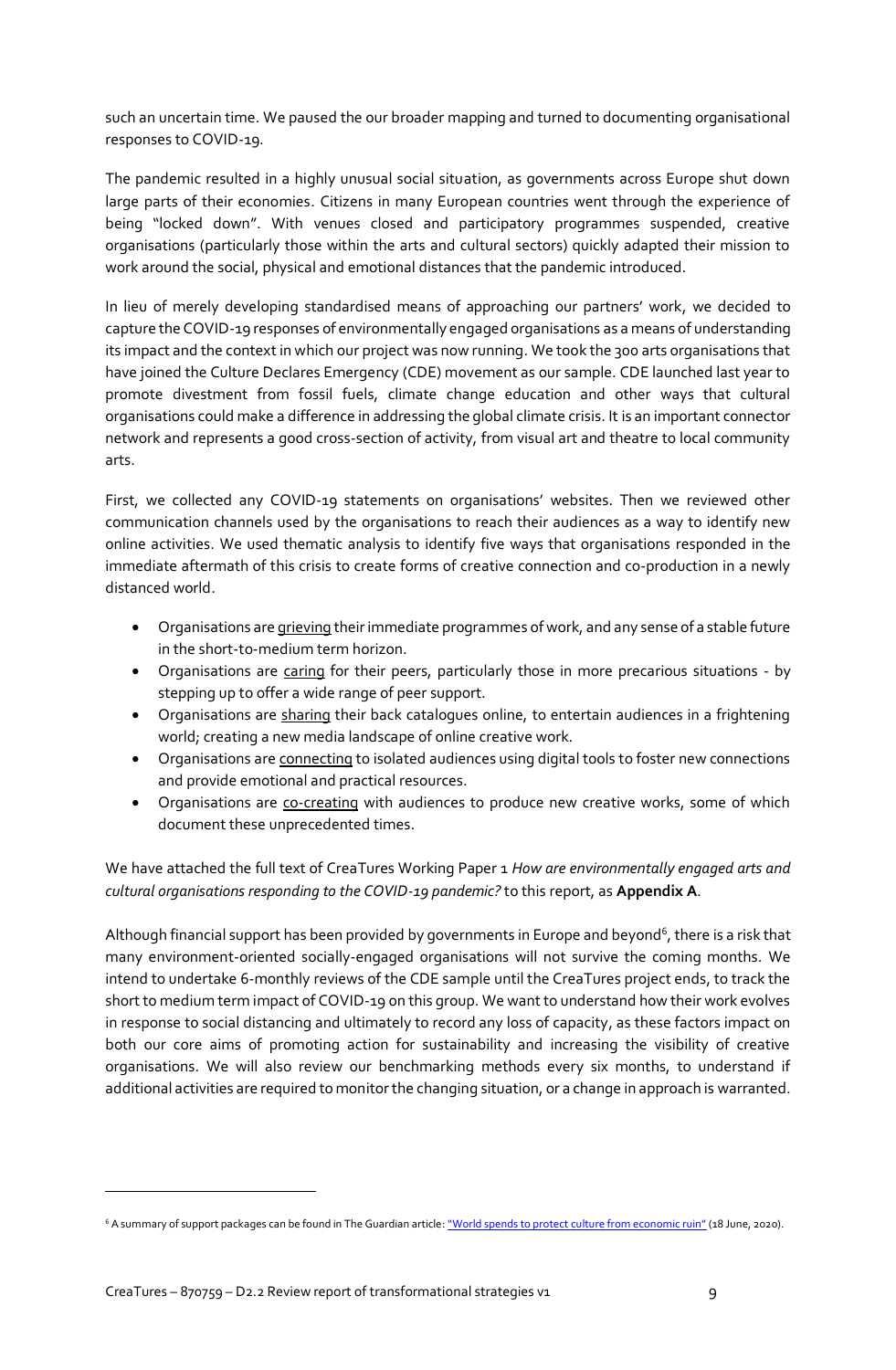#### <span id="page-10-0"></span>**4.3 The next phase of identifying "transformative" cases**

The desk research and benchmarking that we have undertaken so far has yielded a large sample of creative organisations that are engaging with sustainability concerns in very different ways. Some organisations are programming sustainability-focussed work, others are working to practically reduce their carbon footprints, and others still are amplifying the message of climate emergency using their high-profile platforms. All of those activities are valid and make a contribution to the climate movement. However, the CreaTures project has chosen to focus on "transformative" creative practices. Since June, we have turned towards identifying the sub-set of organisations attempting to make transformational change as a means of understanding what this encompasses and how each organisation understands the relation between social and ecological issues.

In pilot research Light et al. 7 distinguish transformative creative practice from other types of arts intervention (namely, illustrative, practical and responsive) to draw attention to practices that change participants' orientation to the world, their sense of agency and sense of potential. The term "transformation" already has associations within sustainability research and policymaking. Feola notes that it is "gradually becoming institutionalized in the vocabulary of the scientific and policy communities"<sup>8</sup> to describe the radical changes that are needed, for example to meet major policy goals such as the United Nation's Sustainable Development Goals. In his review of the nascent literature around sustainability transformations, Feola finds that the term is most often used "as a metaphor to convey the idea of fundamental, systemic or radical change"<sup>9</sup> . He identifies eight strands of work where theories of transformation are more fully conceptualised, often emerging from sub-fields within the interdisciplinary umbrella of sustainability studies. The majority of these approaches take socialecological systems as their starting points, with the exception of social practice theory, which—like CreaTures—takes practices as the unit of analysis.

Transformations made within/by creative practice are likely to provide generative counterpoints to the systems-focussed and solution-oriented segments of the sustainability literature, where the goal is to move large-scale systems from one given state to another. Creative practice may transform by opening up new playful and experimental spaces that operate on the level of aesthetics and affect, deliberately engaging hesitancy, improvisation and speculation as forms of "material participation"<sup>10</sup>.

#### <span id="page-10-1"></span>**4.4 How we use "Transformation"**

 $\overline{a}$ 

We note here that the team does not want to engage with "transformation" simply at the level of metaphor or accept every definition or claim made by practitioners for their work, yet we also consider that adopting a specific theory of transformation prior to empirical work is unhelpful to the overall aim of uncovering hidden and fragmented languages across diverse creative sub-fields.

Instead, our goal is to understand how practitioners identify and define transformation within their own work and that of their peers and how they currently evaluate their transformative achievements. We will analyse these materials inductively to locate boundaries, definitions and logics of change that are meaningful to practitioner communities. At the same time, we will continue to review the logics of

<sup>7</sup> Ann Light et al., "Creative Practice and Transformations to Sustainability: Making and Managing Culture Change," (2018) [https://connected](https://connected-communities.org/wp-content/uploads/2018/08/Creative-Practice-and-Transformations-to-Sustainability-Making-and-Managing-Culture-Change.pdf)[communities.org/wp-content/uploads/2018/08/Creative-Practice-and-Transformations-to-Sustainability-Making-and-Managing-Culture-](https://connected-communities.org/wp-content/uploads/2018/08/Creative-Practice-and-Transformations-to-Sustainability-Making-and-Managing-Culture-Change.pdf)[Change.pdf](https://connected-communities.org/wp-content/uploads/2018/08/Creative-Practice-and-Transformations-to-Sustainability-Making-and-Managing-Culture-Change.pdf)

<sup>8</sup> Giuseppe Feola, "Societal Transformation in Response to Global Environmental Change," *Ambio*, 44 no. 5 (2015): 376 9 Ibid, 377

<sup>10</sup> Noortje Marres, *Material Participation: Technology, the Environment and Everyday Publics* (Palgrave Macmillan: London, 2012).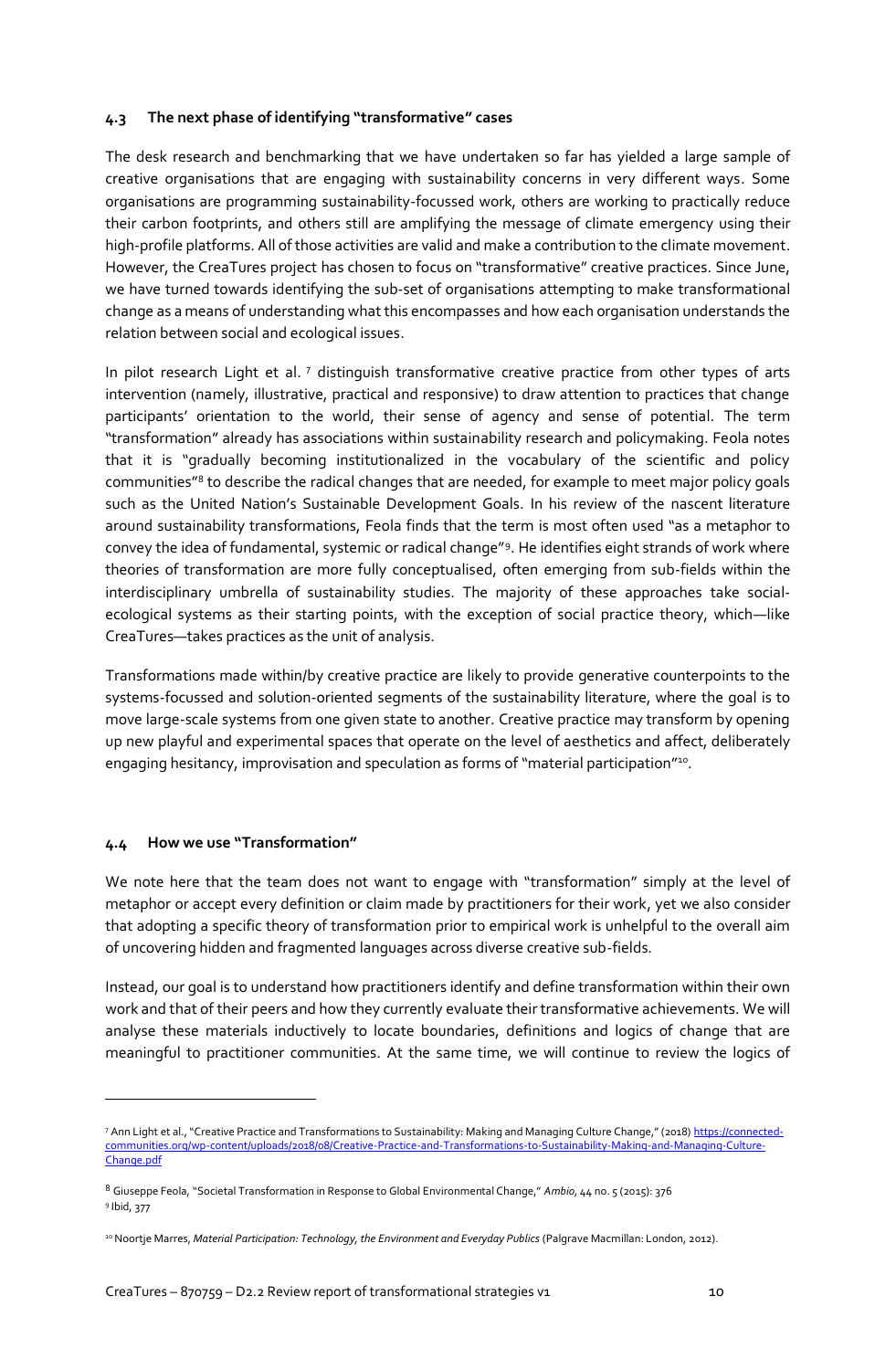transformation that are operational in sustainability studies and policymaking. This strand of work on transformation within the Observatory will be woven together with parallel work using complementary methods in the Evaluation, and Laboratory strands. This process is intended to produce a rich and multilayered Open Creative Practice framework that draws on knowledge from multiple disciplines including practice-based research.

Therefore, within the CreaTures research we explore the question of transformation at three different levels:

- 1. The shared imagining of sustainability transformations, in terms of shared goals and pathways considered towards these goals.
- 2. Concrete actions toward sustainability transformations.
- 3. Considering / measuring the depth of meaning and feeling as indicative signals of transformation that can be more attuned to detect the changes that creative practice brings about in individuals or communities.

Working across these three levels we will be able to address different articulations of subject and scale as they emerge in each case (e.g. systems, practical actions, sets of relations, groups and communities, individuals and their behaviours etc.).

#### <span id="page-11-0"></span>**4.5 Our pilot: Network mapping the CreaTures team**

The core Observatory team is piloting and refining an approach to mapping projects by involving other team members in identifying suitable cases—a form of *snowballing*, i.e. a method to learn about significant practitioners at one remove. Given the expertise on the project, this has involved inviting colleagues to choose a small selection of projects—made by other practitioners—that they regarded as transformative.

Discussions have been rich and nuanced, opening up multiple definitions of transformation that engaged tacit knowledge, attachments, values, and (partial) logics of change. In so doing, we have been learning more about the orientation of our partners. We intend to invite all the CreaTures team members to add their transformational projects to the repository via an interview with us. Practically, this provides a way of intellectually aligning an interdisciplinary team and creating interfaces with the Evaluation and Laboratory strands.

In our pilot interviews, CreaTures members sought to contextualise the question of transformation by asking us: "transformative for whom?". In answering this question, the interviewees themselves deftly moved through different subject positions: they talked about projects that had profoundly moved them as audience members; projects that they had created in order to do some kind of transformative work; and projects made by peers that had contributed intellectual or practical resources that they had appreciated or used. Interviewees often chose projects that were united by particular themes or dynamics. We noticed that many of the projects they named were hybrid in form, often sitting across creative practice and other terrains, including science, law, policy and economy—an initial observation that we would like to investigate more thoroughly in the next phases of the research.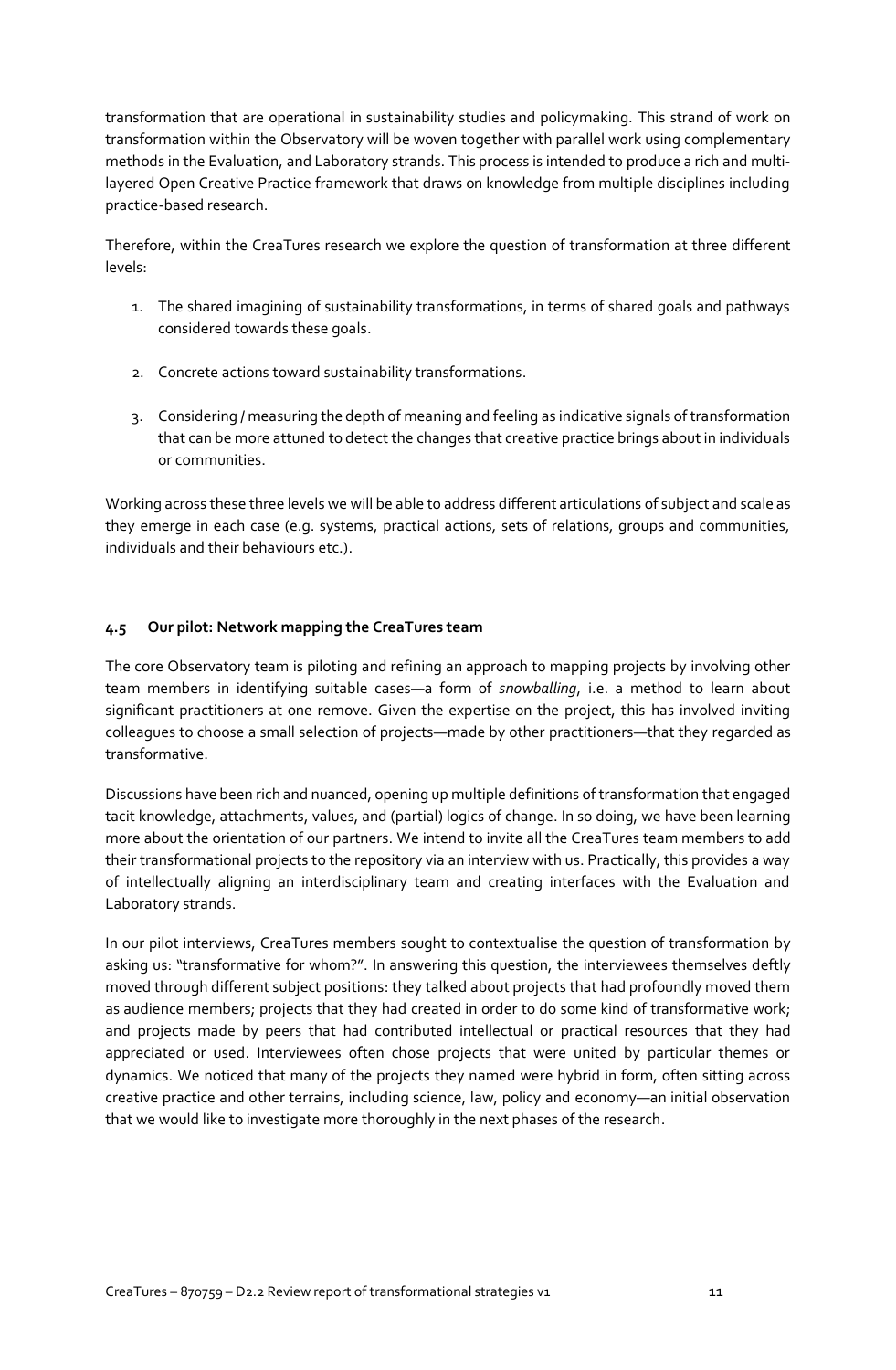We have also been experimenting with plotting the CreaTures team and their chosen projects on a network map. This allows us to visualise the social and intellectual networks that both align and distinguish us and also, in the process, to develop requirements for the final repository website. The work-in-progress version is [publicly available](https://graphcommons.com/graphs/980d936d-92fc-4e12-9702-1b21eb55ff33)<sup>11</sup>. Screenshots are provided below. (We have been using the Graph Commons open source tool to mock up interactive web functionality, which provides clickable nodes and links as shown.)



Pilot network map, created using Graph Commons. Nodes are coloured by experimental categories including hybrid project types.

<sup>11</sup> The CreaTures Network Map is available here: https://graphcommons.com/graphs/98od936d-92fc-4e12-9702-1b21eb55ff33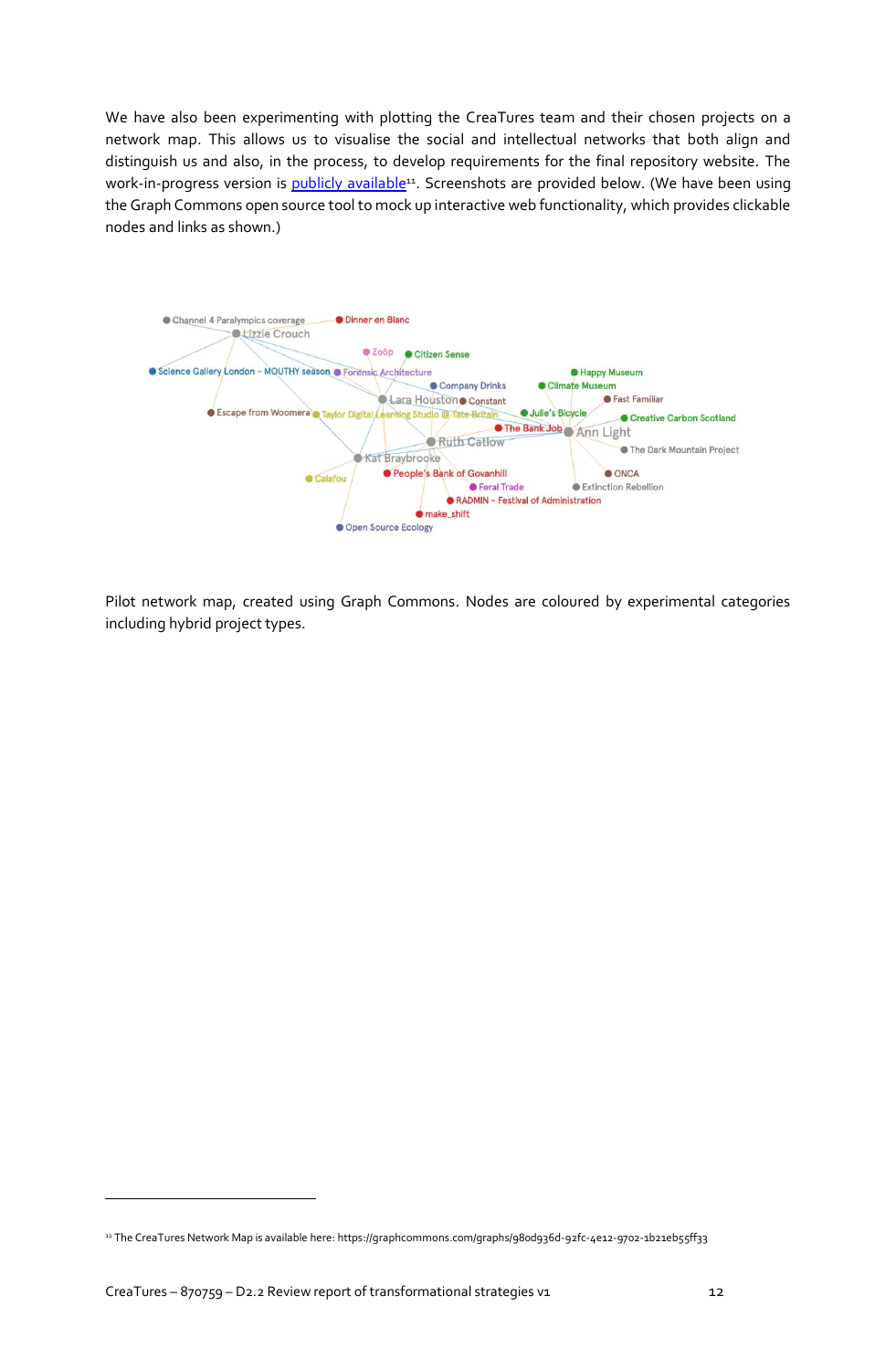|                                                                                                                                                                       | <b>EXPAND</b><br><b>EDIT</b>                                                |
|-----------------------------------------------------------------------------------------------------------------------------------------------------------------------|-----------------------------------------------------------------------------|
| Channel 4 Paralympics coverage<br><b>O</b> Dinner en Blanc                                                                                                            | <b>The Bank Job</b><br><b>Arts Project</b>                                  |
| <b>OLizzie Crouch</b><br>OZoo<br>Citizen Sense                                                                                                                        | 'In October 2018 we printed our HSCB bonds<br>and in May 2019 we explo more |
| Science Gallery London - MOUTHY season @ Forensic Architecture<br><b>• Happy Museu</b><br>Company Drinks<br>Climate Museum<br>Lara Houston® Constant<br><b>O</b> Fast | Location<br>London, UK                                                      |
| <b>Escape from Woomera &amp; Taylor Digital Learning Studio @ Tate Britain CO Julie's Bicycle</b><br>O The Bank Job<br>Ann Light<br><b>Ruth Catlow</b>                | Admires (2)<br>Ann Light<br>P                                               |
| ŵ<br><b>Kat Braybrooke</b><br>People's Bank of Govanhill<br>$\circ$ ONC.<br>@ Calafou<br><b>•</b> Feral Trade<br><b>Extinction Re</b>                                 | Person<br><b>Ruth Catlow</b><br>P<br>Person                                 |
| RADMIN - Festival of Administration<br><b>O</b> make_shift<br>$\blacktriangleright$                                                                                   | Reference                                                                   |
| Open Source Ecology<br>5.7<br>K M                                                                                                                                     | https://bankjob.pictures/bank                                               |
| $\,{}^+$                                                                                                                                                              |                                                                             |

Node selection opens a project summary and highlights the nature of the linkage.

| <b>The Bank Job</b>                                                                                                                                                                                                                                                                                                                                                                                                                                                                                        | Admires (2)                   |                             |
|------------------------------------------------------------------------------------------------------------------------------------------------------------------------------------------------------------------------------------------------------------------------------------------------------------------------------------------------------------------------------------------------------------------------------------------------------------------------------------------------------------|-------------------------------|-----------------------------|
| 'In October 2018 we printed our HSCB bonds and in May 2019 we exploded this                                                                                                                                                                                                                                                                                                                                                                                                                                | Ann Light<br>Person           |                             |
| 1.2 million pounds of local debt in a 'debt in transit' van in front of a Docklands<br>skyline an artwork/action called 'Big Bang 2.' In summer 2019 the bank became a<br>public mint again - striking and casting coins from the exploded remains as                                                                                                                                                                                                                                                      | <b>Ruth Catlow</b><br>Person  | <b>ir HSCB</b> bonds<br>pre |
| artwork/interest for the global bondholders who helped make this happen.                                                                                                                                                                                                                                                                                                                                                                                                                                   | Reference                     |                             |
| Engaging people in a collective act of printing money and abolishing local debt in<br>a former high street bank is a provocative intervention in dominant narratives<br>around the economics that affect all our lives and the planet we live on. The bank<br>has become a hub of economic education, action and events hosting programmes<br>of lively debates and workshops - from debt and democracy to economics and<br>ecology - bringing together big name pundits with local action groups at HSCB. | https://bankjob.pictures/bank |                             |
| Location<br>London, UK                                                                                                                                                                                                                                                                                                                                                                                                                                                                                     |                               |                             |

<span id="page-13-0"></span>An expanded view giving project detail.

#### <span id="page-13-1"></span>**4.6 The next phase of work: practitioner interviews**

In the next phase of data gathering, we will ask a wider group of creative practitioners to nominate transformational projects and to elicit their thoughts about the nature of transformation. We plan to interview a range of figures working on sustainable transformation in creative practice across Europe, making sure that we represent a diversity of backgrounds and sectors. These interviews will replicate the process we piloted with the CreaTures team—using an in-depth, semi-structured interview format, based around the nomination of key transformative projects into the Observatory case repository.

The aim of these interviews will be, firstly, to build a corpus of cases that creative practitioners understand to be transformative, and, secondly, to surface their understandings of what constitutes transformation (taking ontology and epistemology together). During the interview itself we will ask practitioners to share their cases, and to articulate why they feel each one is transformative. We will ask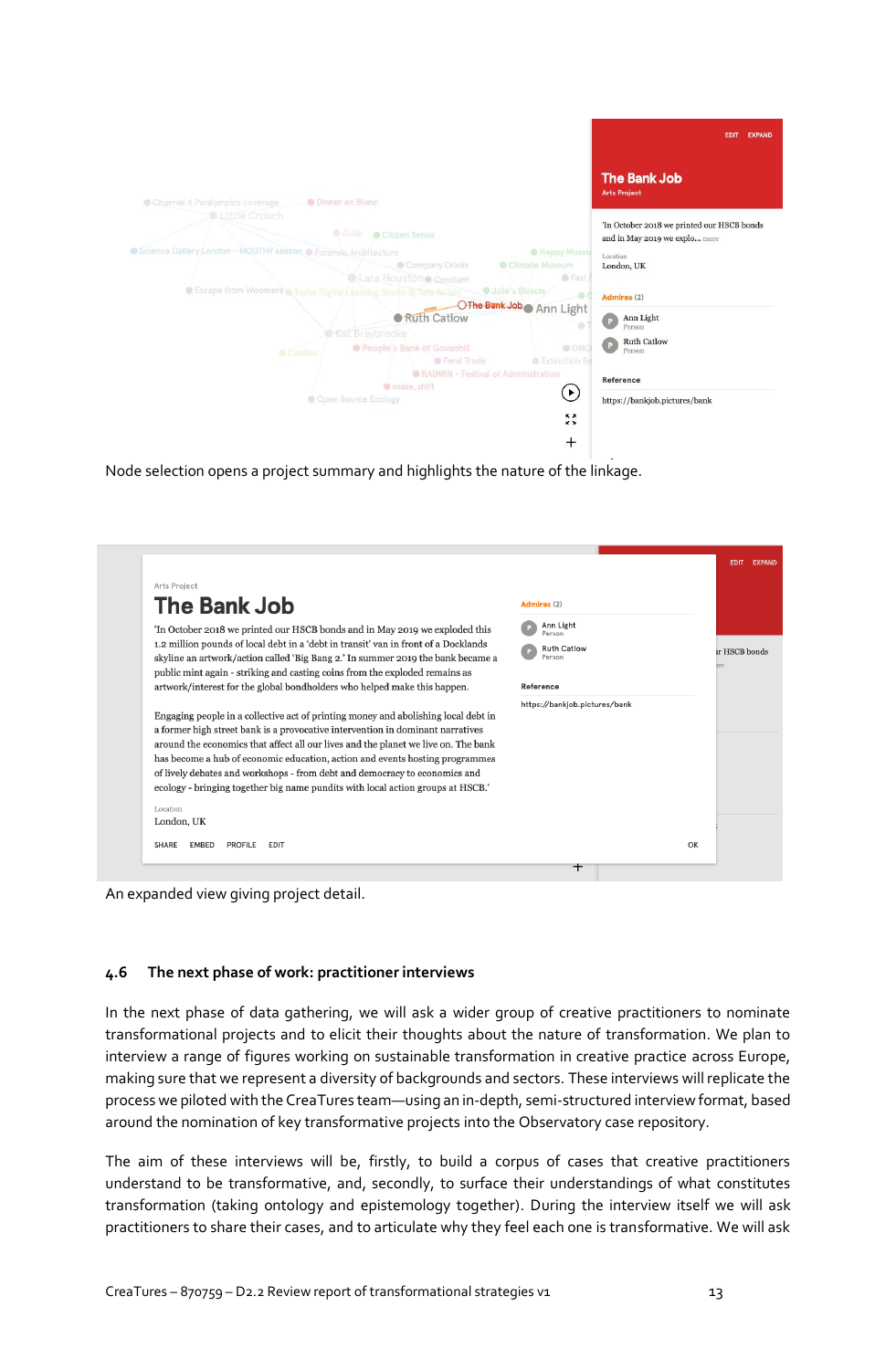practitioners how they learned about the projects, and how they experienced them (e.g. as participants, as examples of peer practices). This structure will provide consistency and comparability across interviews, whilst leaving room for practitioners to articulate their own interests and concerns. This will give us insights into how to shape the Observatory repository's design in ways that are generative for practitioners.

We recognise that there are many practitioners with considerable expertise on these topics, and these interviews will act as invitations into the project more widely, as described in Section 5.

#### <span id="page-14-0"></span>**4.7 Our survey**

Taking inspiration from the *Seeds of Good Anthropocenes* project<sup>12</sup>, we have developed a second data collection instrument to help us gather a diverse corpus of cases. This will provide a way (among many that we are developing) to reach beyond the group of interviewees identified through our networks and desk research.

We have designed a short online survey, to be promoted on the Internet (via social media and mailing lists), to reach as many creative practitioners as possible. The survey asks respondents to nominate transformative projects for the repository. Following the same trajectory as before, it asks respondents to identify what the project transforms and their opinion on its effects.

Respondents are invited to nominate at least two projects and can nominate up to five. The survey can b[e accessed online](https://universityofsussex.eu.qualtrics.com/jfe/form/SV_5AbkvFsmQGN9DAp)<sup>13</sup> (see screenshots below).



The CreaTures study explores how creative projects can help people to imagine and to live more environmentally sustainable ways of life. We're asking creative practitioners and audience members to share:

Q: Which creative projects do you feel have fostered social or environmental transformations towards a more sustainable future?

Hint: All types of projects are welcome (e.g. events, experiences, spaces, exhibitions) from any area of creative practice (the arts, culture, design, social movements). Define the words we've used in your own way.

All contributions are anonymous. We will use them to compile a public network map of projects and their connections, featuring case studies of popular and important nodes. Email Lara Houston or Kat Braybrooke with any questions.

<sup>12</sup> Available at[: https://goodanthropocenes.net/](https://goodanthropocenes.net/)

<sup>13</sup> A pilot version of the survey is available at[: https://universityofsussex.eu.qualtrics.com/jfe/form/SV\\_5AbkvFsmQGN9DAp](https://universityofsussex.eu.qualtrics.com/jfe/form/SV_5AbkvFsmQGN9DAp)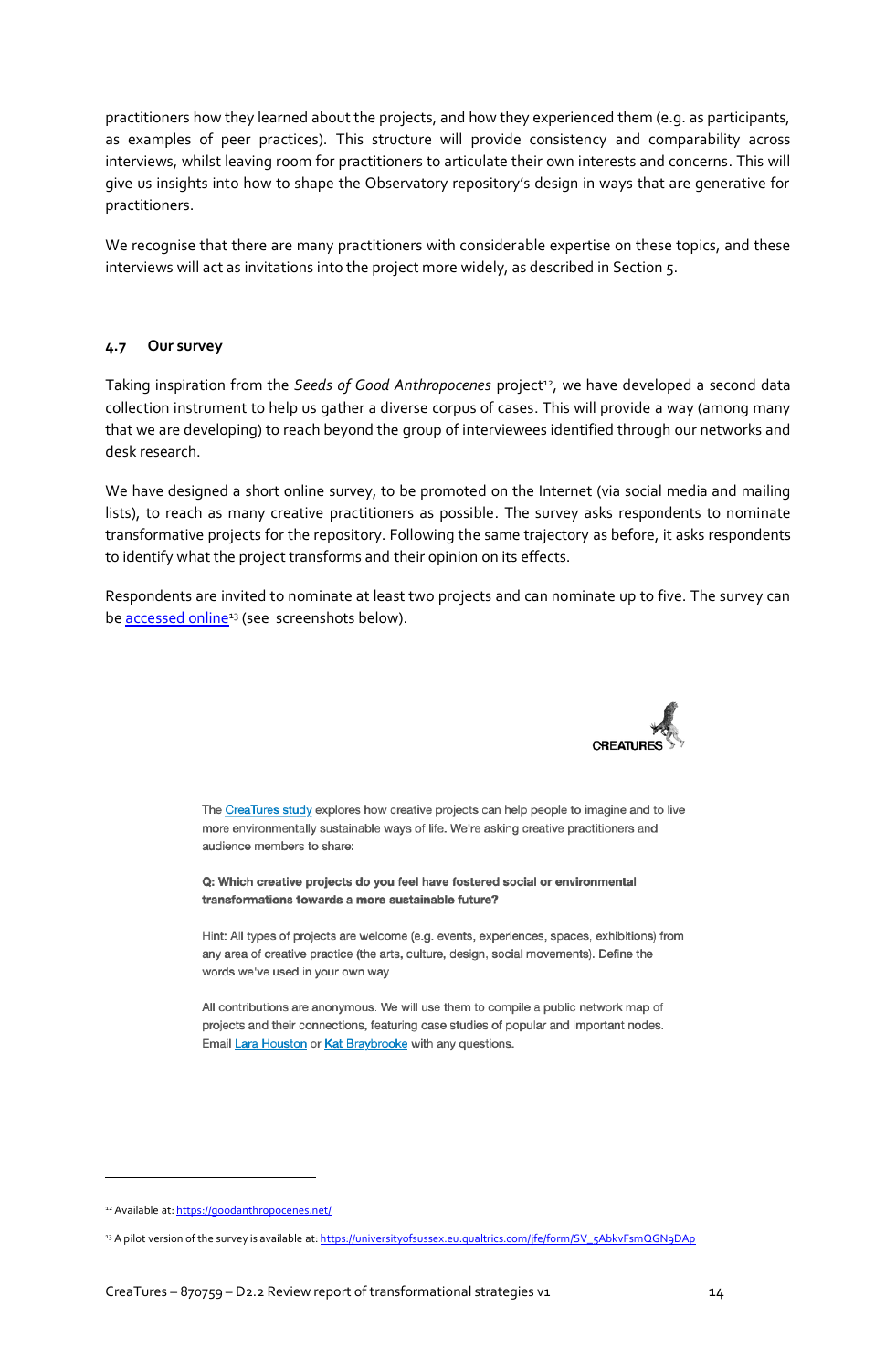|  |  | Please select all the categories that describe you: |  |  |
|--|--|-----------------------------------------------------|--|--|
|  |  |                                                     |  |  |

| Activist        | Artist                        | Audience member                                                                                 | Curator | Designer | Researcher |
|-----------------|-------------------------------|-------------------------------------------------------------------------------------------------|---------|----------|------------|
|                 | Other (Please describe below) |                                                                                                 |         |          |            |
|                 |                               | The first transformative creative project I want to suggest is:                                 |         |          |            |
| Website:        |                               |                                                                                                 |         |          |            |
| to write here). |                               | What did (or does) this project transform? And how? (Take a guess if you're not sure what       |         |          |            |
| ongoing).       |                               | What kinds of effects do you feel this project had? (Or might have in the future, if it's still |         |          |            |
|                 |                               | The second transformative creative project I want to suggest is:                                |         |          |            |
| Website:        |                               |                                                                                                 |         |          |            |
| to write here). |                               | What did (or does) this project transform? And how? (Take a guess if you're not sure what       |         |          |            |
| ongoing).       |                               | What kinds of effects do you feel this project had? (Or might have in the future, if it's still |         |          |            |
|                 |                               |                                                                                                 |         |          |            |
|                 |                               | Would you like to add more projects?                                                            |         |          |            |
| Yes please      |                               |                                                                                                 |         |          |            |

We intend to experiment with network mapping techniques to visualise these data. The approach we take will, to some extent, depend on the size of the response. For this visualization and analysis, we will not record the names of respondents, but focus on dynamics of interconnection at scale.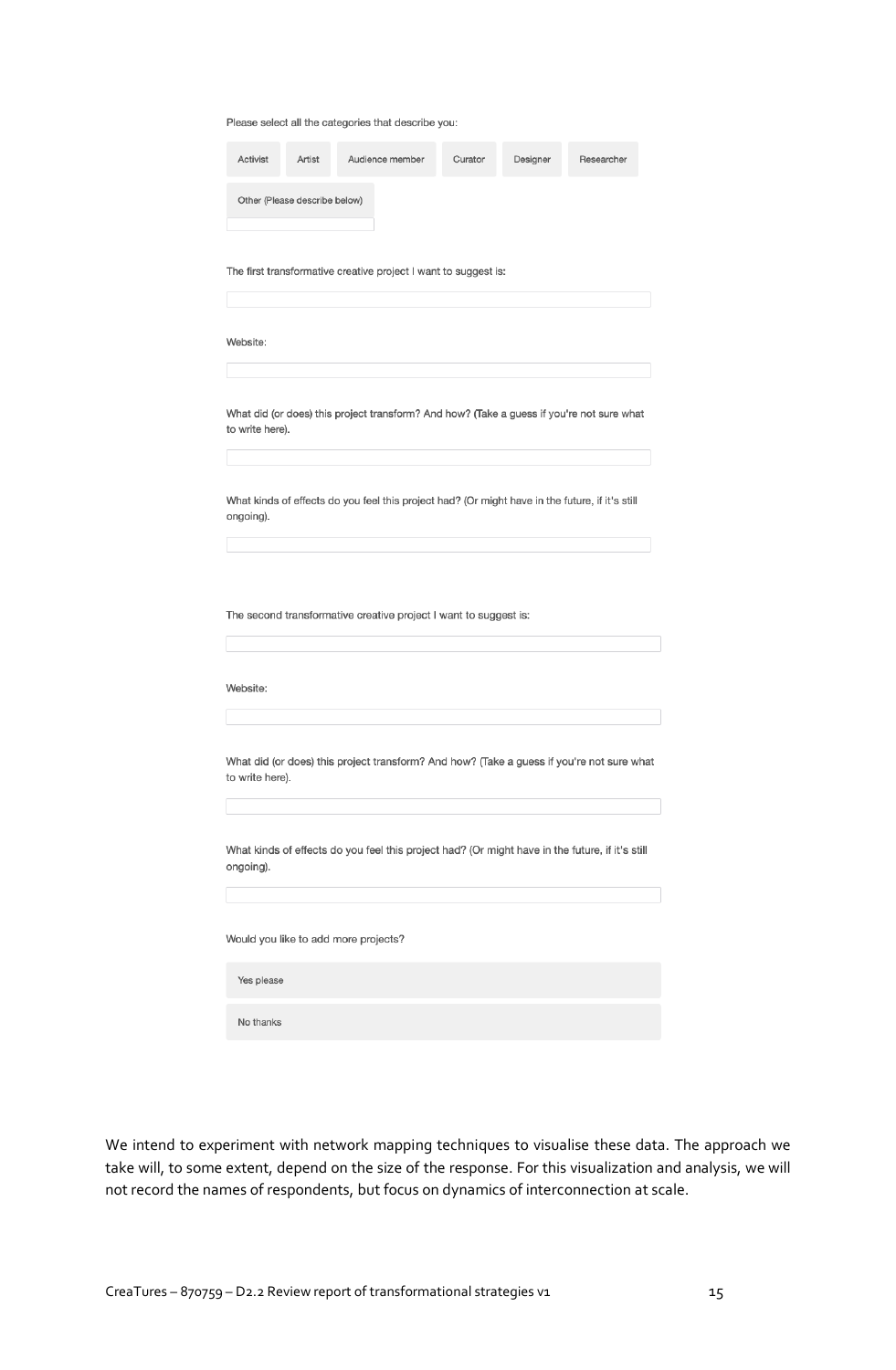#### <span id="page-16-0"></span>**4.8 Analysing the in-depth research interviews with creative practitioners**

Our approach to the Observatory research takes seriously John Law's observation that research methods "not only describe but help to produce the reality that they understand"<sup>14</sup>, demanding a reflexive approach to data collection and analysis. We recognise that the data that we are gathering about practitioners' knowledge structures and ways of knowing are shaped through our interview questions and data analysis techniques.

Unlike the Laboratory, where we start with the projects-as-phenomena, in the Observatory we bring the idea of "transformations towards sustainability" to the interviews as a strong normative framing. In recognition of this (and, as previously articulated) we try not to foreclose the term "transformation," allowing it instead to act as a prompt for participants to articulate their own sense of the changes brought about by particular interventions. We seek, as much as is possible, to surface practitioners' own categories and ways of understanding how other people's projects change things in the world (where we also recognise that "the world" might be materialised differently<sup>15</sup>). We note that transformation is a more open and less freighted term than possible alternatives such as "impacts" or "effects".

This core philosophy of method also extends to the analysis of the data itself. We intend to transcribe the interviews and analyse them inductively, using qualitative coding processes<sup>16</sup> to identify and refine themes and emerging research questions, cross-checking with different members of the team for consistency of accounting. We will be tuning in to how practitioners articulate, define and set boundaries for particular concepts or logics. For example, those related to change and transformation, organisational or community missions and visions, issues concerning aesthetics and forms of affect, and impacts and effects. A more detailed account of the final data analysis techniques will be provided in the next deliverable, *Review report of transformation strategies v2*, to be published in June 2021.

This set of interviews with practitioners is one of several datasets being created across the Observatory, Laboratory and Evaluation strands about transformation using different methods, as a way to knit together diverse forms of knowledge production to create richer and more robust research outcomes.

#### <span id="page-16-1"></span>**4.9 Analysing the entire corpus of cases**

All of the cases nominated to the repository will be held together as one corpus of data (whether they come from the individual interviews or from the wider survey). We will analyse the cohort of cases iteratively as it grows, again using coding to identify and record patterns inductively, following the generative, inductive approach used by Light et al. in the pilot research<sup>17</sup>. for example, looking for clusters of cases on particular topics or themes, or that produce particular types of impacts or effects.

We are also keen to test the initial observation that many of the "transformative" projects nominated were hybrid forms (which was prompted by the CreaTures team interviews). Using a larger corpus of cases we will explore more fully the notion that cases many be transformative when they do translation work between different domains or regimes.

<sup>14</sup> John Law *After Method* (Psychology Press: London 2004, p4)

<sup>15</sup> See, for example Helen Verran *[Science and an African Logic.](http://press.uchicago.edu/ucp/books/book/chicago/S/bo3631540.html)* (University of Chicago Press: Chicago, 2001)

<sup>16</sup> For example, Johnny Saldaña *The Coding Manual for Qualitative Researchers* (Sage: Thousand Oaks 2009).

<sup>17</sup> Ann Light et al., "Creative Practice and Transformations to Sustainability: Making and Managing Culture Change," (2018) [https://connected](https://connected-communities.org/wp-content/uploads/2018/08/Creative-Practice-and-Transformations-to-Sustainability-Making-and-Managing-Culture-Change.pdf)[communities.org/wp-content/uploads/2018/08/Creative-Practice-and-Transformations-to-Sustainability-Making-and-Managing-Culture-](https://connected-communities.org/wp-content/uploads/2018/08/Creative-Practice-and-Transformations-to-Sustainability-Making-and-Managing-Culture-Change.pdf)[Change.pdf](https://connected-communities.org/wp-content/uploads/2018/08/Creative-Practice-and-Transformations-to-Sustainability-Making-and-Managing-Culture-Change.pdf)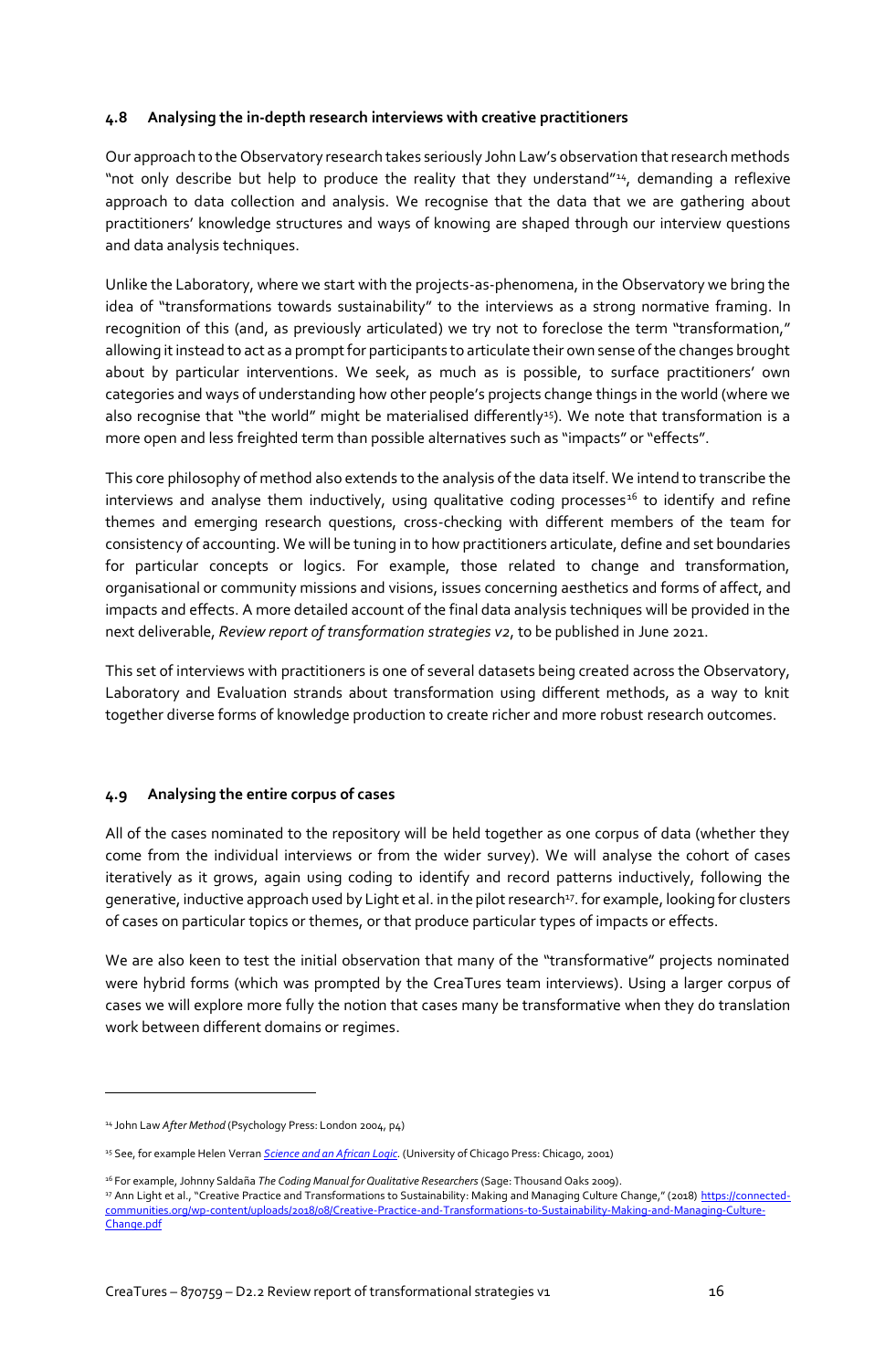It is important to note that this phase of the research is deeply exploratory, and is designed to open up the domain in order to develop a more specific program of research, and further, more detailed research questions. Though we are aiming for consistency and some level of commensurability, we are not seeking reproducibility of data. In other words, we are looking structurally for consistent patterns rather than aligned meanings at this stage.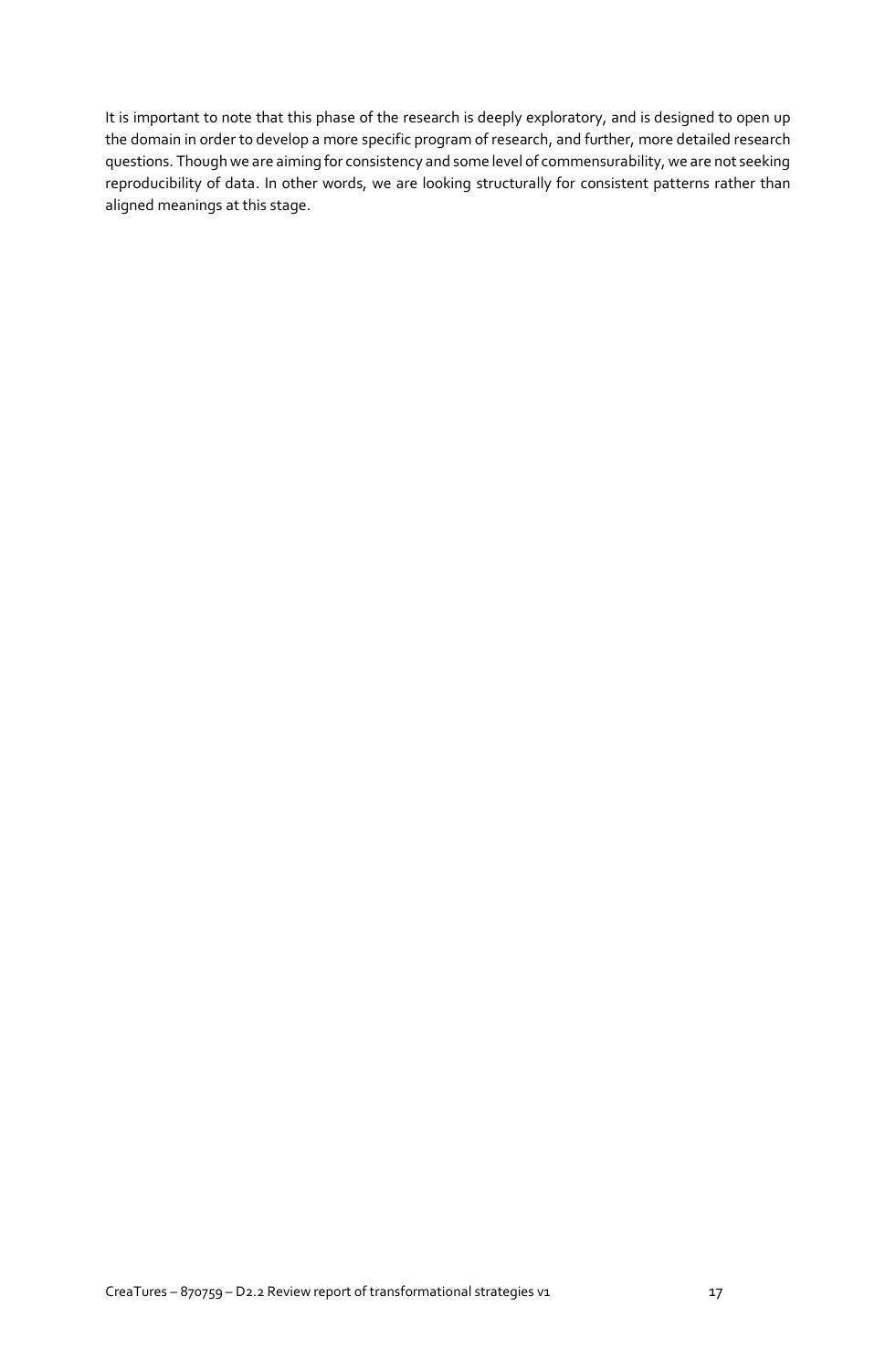# <span id="page-18-0"></span>**5 COLLECTING AND ANALYSIS**

#### <span id="page-18-1"></span>**5.1 Our approach to collecting**

In collecting and curating objects, certain associations are brought into being—between objects and ideas, between perceptions and realities, between humans and more-than-humans<sup>18</sup>. We are conscious that in the process of curating a list of "featured" projects, we inevitably legitimise certain knowledges and ways-of-being, and omit others. As such, we are inspired by critical applications of curatorial practice that shift emphasis from traditional amplifications of objects and collections to new modes of organisation, which highlight the existence of emergent forms, from collective and hybrid engagements to networks of esteem.

In doing so, we acknowledge the "often overlook[ed]" and "low-status" practices of infrastructuring and connecting that are commonly associated with the labour of curatorial production and organisation, but rarely mentioned or legitimised<sup>19</sup>. We also want to resist taking an approach to collecting which systematizes the relations of actors according to flows of hierarchy and competition, as is all too often seen in the taxonomization nomenclatures of ascending and descending objects. Our dual approach to surfacing data through both a collection of featured objects and a network map that illustrates their interactions is thus an attempt to honour co-dependence and interconnectedness by surfacing moments of flux and dynamism—both between projects and their interactions, and between ourselves and our participants.

Since the outcome of this strand of work is a repository of cases, we have begun to consider the forms that the "case studies" themselves might take and our role as collectors and curators of these.

We expect the website to visualise the names of the projects that we have gathered from our interactions with practitioner communities and our own desk research. We hope to show other sets of relationships too using data visualisation techniques (e.g. the number of people recommending the same case and the interconnectedness of cases recommended by the same person). Amongst the named projects will be "featured" case studies that will hold fuller accounts of the projects at hand, with descriptions of who found them transformational and why.

#### <span id="page-18-2"></span>**5.2 Project categorisation: generative questions**

In our brief pilot of the network map, we have faced complexity in constructing a categorisation to organise projects across the dimensions noted above and more. This is particularly true where projects/organisations take hybrid and/or multiple forms.

The *Dark Mountain* project in the U.K., for example, is variably understood and articulated as a community, a publication, and a festival—roles that evolve according to the shifting contexts of the individuals and groups who produce it, but also that reflect how different people encounter the work.

In the sample projects gathered from members of the CreaTures team, we have already started to see that some projects will be discussed by more than one participant, and our system will include these kinds

<sup>&</sup>lt;sup>18</sup> For example, Susan Leigh Star "Institutional Ecology, 'Translations' and Boundary Objects: Amateurs and Professionals in Berkeley's Museum of Vertebrate Zoology Social Studies of Science 19 no. 3 (1989)

<sup>19</sup> Helena Reckitt "Support Acts: Curating, Caring and Social Reproduction" *Journal of Curatorial Studies* 5 no. 1: 6–30 (2016)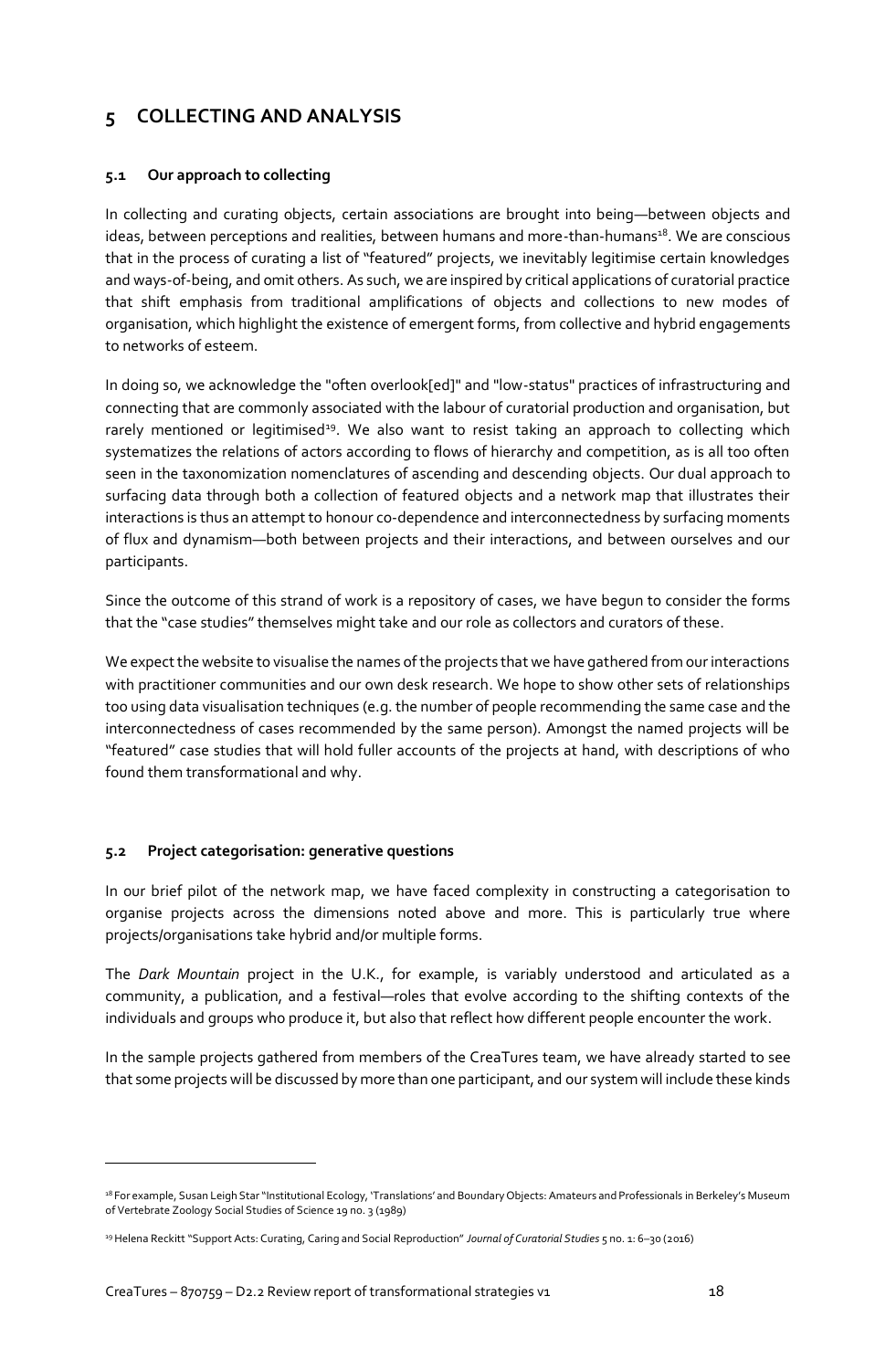of findings, while staying alert to the effects of working with a snowballing method, where some relations will be emphasized.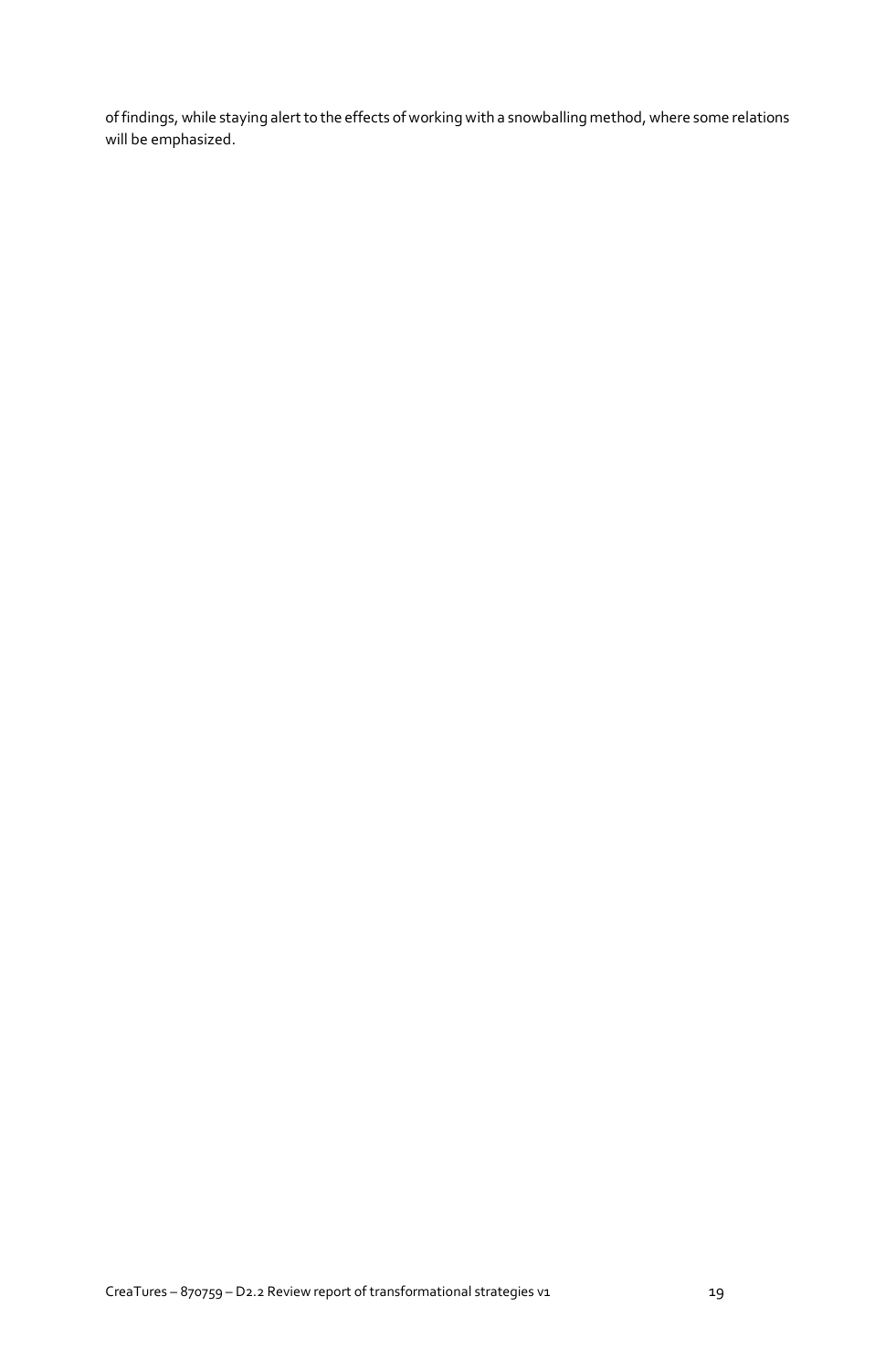# <span id="page-20-0"></span>**6 CONNECTING COMMUNITIES**

#### <span id="page-20-1"></span>**6.1 Our initial strategy**

Working with the Engagement and Dissemination team, we have developed proposals for the CreaTures Practitioner Network, an initial mechanism to facilitate the flow of information into and out of the Observatory.

The work of mapping outlined in Section 3 involves connecting with creative practitioners and asking them to participate in data gathering for the Observatory case repository. It is important for us to nurture these relationships and to find ways to share our co-authored insights back into practitioner networks in ways that are tailored and useful to them. Given that the Observatory repository research is involved in identifying hidden and fragmented practices across sub-fields, we must ensure that these are shared spaces of connection across different sub-fields.

The CreaTures Practitioner Network is a decentralised community of practice that fosters peer-to-peer knowledge exchange and collaboration between creative minds. This community will grow an 'outer ring' of individuals and organisations who are already engaged in transformative practices, and who want to become (more) involved with others engaged in similar work—and with CreaTures itself. Its members will act as both 1) collaborators and 2) audience for CreaTures initiatives.

In the first stage, we will ask Network members if they'd like to help us gather and organise data on transformative projects and processes for the Observatory case repository.

Research questions:

- What kind of projects are transformative for creative communities of practice?
- How can creative transformation be transmitted through tacit knowledge sharing?
- How is creative transformation encoded into community/public discourse?

#### <span id="page-20-2"></span>**6.2 Routes to participation:**

We have identified three routes to participation in the CreaTures project for members of the Practitioner Network. As described in Section 4.6, we will invite key creative practitioners working on socioenvironmental transformation to add projects to the Observatory case corpus, via a one hour research interview. We will also share a wider public invitation to nominate transformative projects using an online survey that is accessible to all (see section 4.7).

A second route to participation will come from a series of invitations to creative practitioners to share work in progress on a public peer-to-peer discussion list created in collaboration with the Engagement and Dissemination team. This will be separate, but highly complementary, to the planned 1-way CreaTures listserve. We will also use this list to issue invitations to public launches, workshops and events organised by the Engagement and Dissemination team - as well as co-designed events run by creative practitioners, for creative practitioners.

Related outputs from these activities might include: a series of interviews (long & short) with network members to help us analyse key concepts, infrastructure for peer to peer knowledge-sharing and exchange between us and Network members and a proto-paper outlining collaboration strategies, with core questions explored. Finally, we will use these experiences to experiment with and prototype other mixed media outputs, e.g. videos and/or podcasts, to share key insights contributed by practitioners back into the Network. We expect to put this strategy into action in Autumn 2020.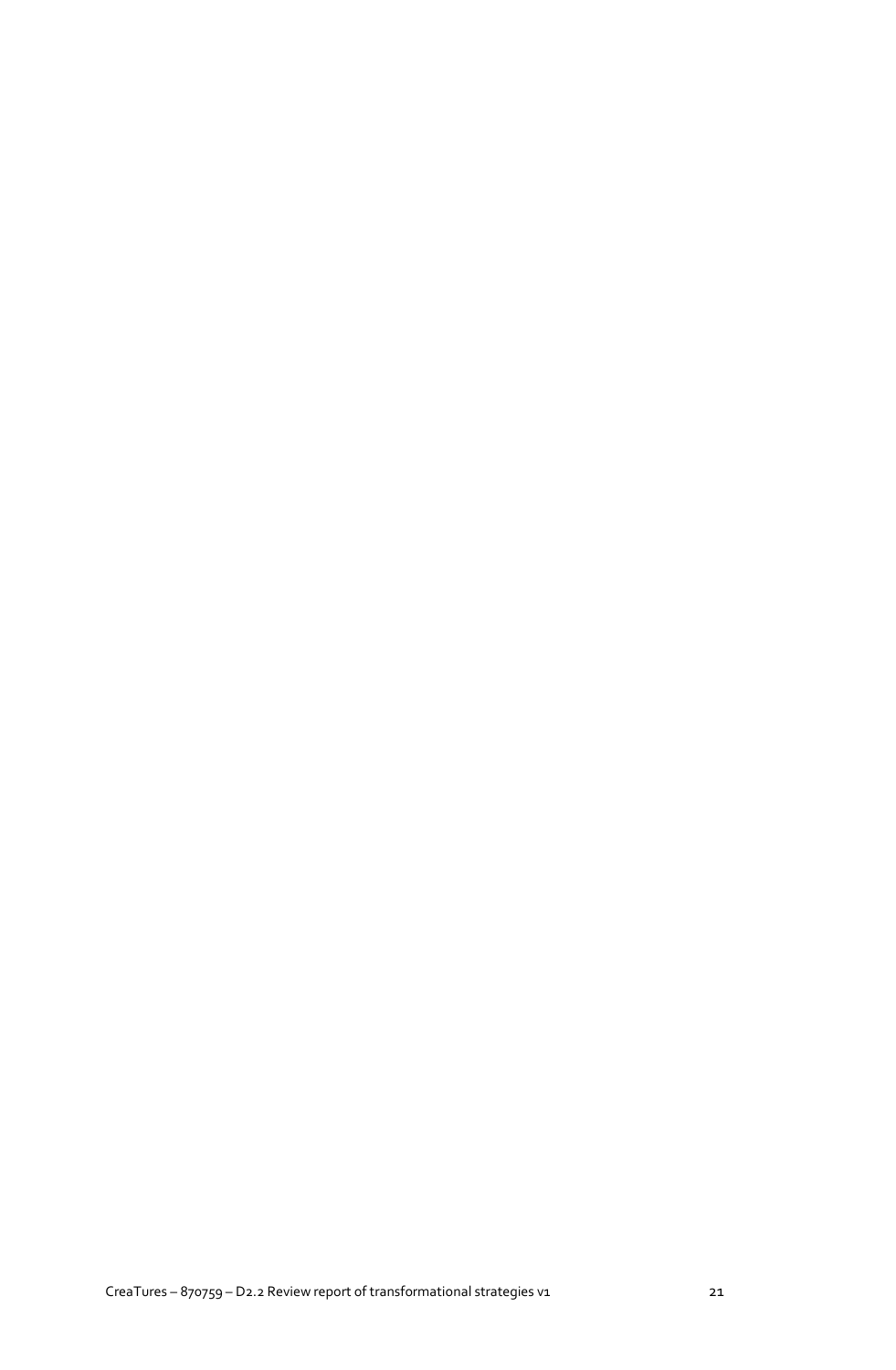# <span id="page-22-0"></span>**7 FURTHER DEVELOPMENTS**

This deliverable has provided an account of the research that we have undertaken for the CreaTures Observatory in the first six months of the project. In Section 2 we delved into the rationale for this work, and reviewed the process described in the bid. Section 3 reviewed the interface between the Laboratory and the Observatory strands of work. Section 4 charted the unprecedented impacts of COVID-19 and explored our pivot towards a different kind of benchmarking exercise, as we come to grips with the fact that our project will unfold against a backdrop of profound change and uncertainty with severe consequences for environmentally engaged creative practitioners. Future work includes a commitment to tracking the impacts of COVID-19 on the sector by repeating our review exercise every six months until the project finishes, alongside other methods of enquiry that may be required given the unknown nature of the coming circumstances. Likely outcomes include further working papers on this subject.

Section  $\mu$  reviewed our approach to mapping transformative creative practices and our proposed strategy for the next phase of work. We have identified the need for research activities that surface practitioner categories and understandings of transformation as part of the wider work of developing an understanding of the impacts and effects of creative practices for transformational futures. We have proposed and piloted a set of targeted interviews and a wider programme of crowdsourcing to develop a unique data set around transformation. We will begin this work in Autumn 2020, with a fuller update to be provided in the version 2 of this deliverable, due in April 2021.

In Section 5, we identified the dynamics in collecting and analysis that require further exploration in the project, as we take selections made by creative practitioners, apply our own lens and expand some into longer-form cases. This provides an indication of the direction of our research, to be developed further for the version 2 of this report. In asking practitioners to participate, we will seek to develop rich relationships between the CreaTures project and a variety of different creative sub-fields to ensure these aspects of CreaTures work are useful and relevant.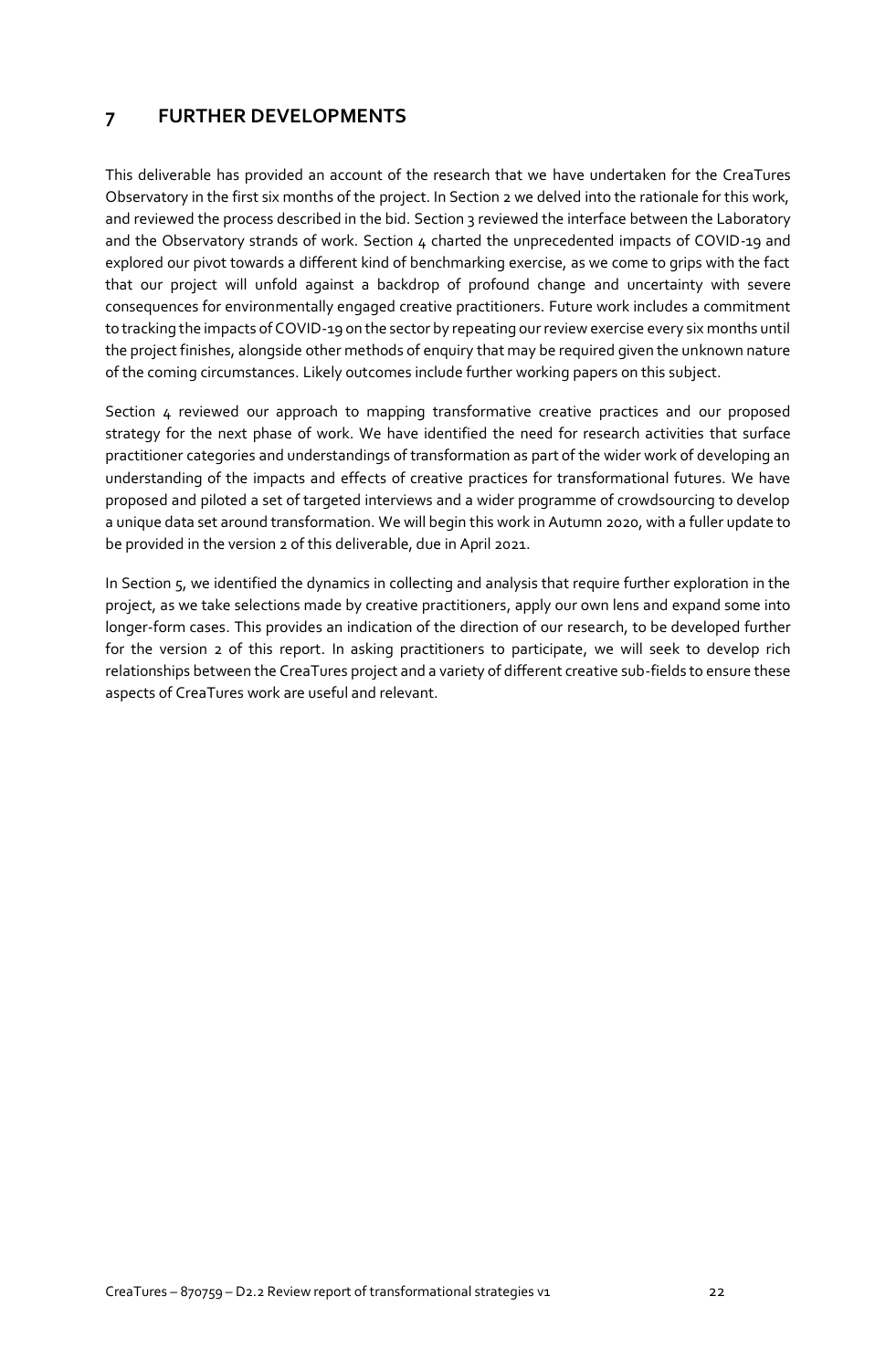# <span id="page-23-0"></span>**8 REFERENCES**

Feola, G. "Societal Transformation in Response to Global Environmental Change," *Ambio*, 44 no. 5 (2015): 376-390 DOI: 10.1007/s13280-014-0582-z

Gabrys, J. *Program Earth*, University of Minnesota press: Minneapolis, 2016

Guardian Writers "[World spends to protect culture from ruin](https://www.theguardian.com/culture/2020/jun/18/world-spends-to-protect-culture-from-economic-ruin)," *The Guardian* (18 June, 2020). [https://www.theguardian.com/culture/2020/jun/18/world-spends-to-protect-culture-from-economic](https://www.theguardian.com/culture/2020/jun/18/world-spends-to-protect-culture-from-economic-ruin)[ruin](https://www.theguardian.com/culture/2020/jun/18/world-spends-to-protect-culture-from-economic-ruin) (accessed August 9, 2020).

Law, L. *After Method: Mess in social science research*, Psychology Press: London, 2004

Leigh Star, S. "Institutional Ecology, 'Translations' and Boundary Objects: Amateurs and Professionals in Berkeley's Museum of Vertebrate Zoology" *Social Studies of Science* 19 no. 3 (1989) 387-420

Light, A, D. Mason, T. Wakeford, R. Wolstenholme and S. Hielscher. "Creative Practice and Transformations to Sustainability: Making and Managing Culture Change," (2018[\) https://connected](https://connected-communities.org/wp-content/uploads/2018/08/Creative-Practice-and-Transformations-to-Sustainability-Making-and-Managing-Culture-Change.pdf)[communities.org/wp-content/uploads/2018/08/Creative-Practice-and-Transformations-to-](https://connected-communities.org/wp-content/uploads/2018/08/Creative-Practice-and-Transformations-to-Sustainability-Making-and-Managing-Culture-Change.pdf)[Sustainability-Making-and-Managing-Culture-Change.pdf](https://connected-communities.org/wp-content/uploads/2018/08/Creative-Practice-and-Transformations-to-Sustainability-Making-and-Managing-Culture-Change.pdf) (accessed August 9, 2020).

Lopes, A. C., Farinha, J., & Amado, M. "Sustainability through Art" *Energy Procedia*, 119, (2017) 752–766. DOI: https://doi.org/10.1016/j.egypro.2017.07.102

Marres, N. *Material Participation: Technology, the Environment and Everyday Publics,* Palgrave Macmillan: London, 2012

Reckitt, H. "Support Acts: Curating, Caring and Social Reproduction," *Journal of Curatorial Studies* 5 no. 1: 6–30 (2016)

Saldaña, J. *The Coding Manual for Qualitative Researchers* Sage: Thousand Oaks 2009

Verran, H. *Science and an African Logic* University of Chicago Press: Chicago, 2001

Xu, C, T. A. Kohler, T. M. Lenton, J. Svenning, M. Scheffer. "Future of the human climate niche," *Proceedings of the National Academy of Sciences,* 117 no. 21 (2020): 11350-11355 DOI: 10.1073/pnas.1910114117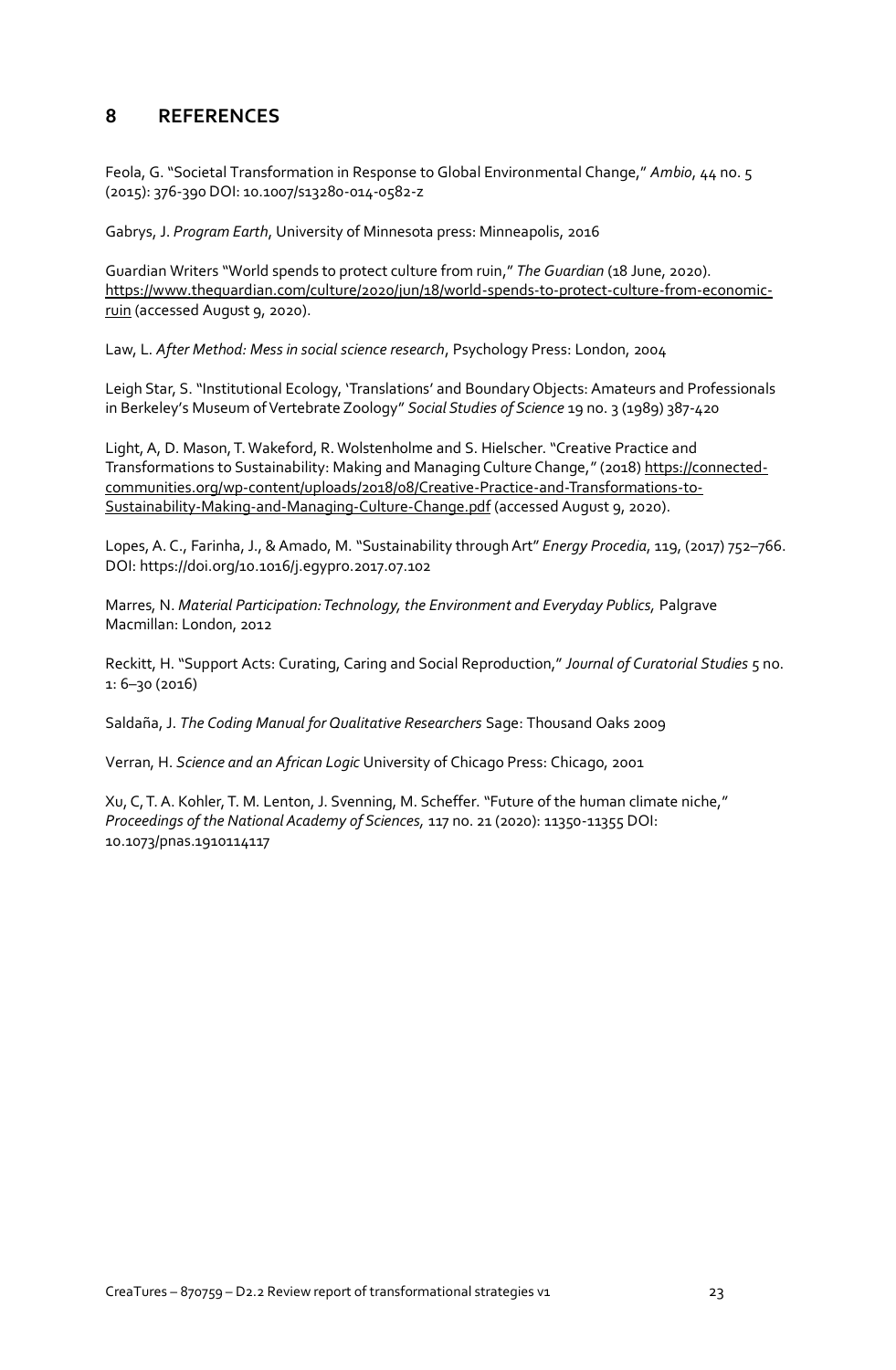# <span id="page-24-0"></span>**9 APPENDIX A**

# **How are Environmentally Engaged Arts and Cultural Organisations responding to the COVID-19 Pandemic?**

CreaTures: Creative Practices for Transformational Futures Rapid Response Working Paper v1.0

Lara Houston, Ann Light and Kat Braybrooke

*Note that this paper describes the period April 8 - 30, 2020. It will be updated as we further collate organisations' responses.*

"Hope is a radical act in these times and we want to share all our hope for now and the future with you all."

*Matt Bauman, Artistic Director, Cambridge Junction arts centre - [COVID-19 statement](https://www.junction.co.uk/news/covid-19-update)<sup>i</sup>*

In lockdown, many people are turning to creative activities and gratefully finding new sources of online entertainment from the arts and cultural sector. Yet, it is a sector now struggling for survival. It has been hard hit by a lack of buffering and the vulnerabilities of a largely self-employed workforce, now extensively on furlough as all public activities are cancelled.

We are tracking the responses of a number of arts organisations whose mission has been to support and further ecological knowhow and the growth of neighbourhood resilience. Our [CreaTures project](https://creatures-eu.org/)<sup>ii</sup> is a five-country study of the role of the arts to make societal transformations with a focus on these environmental issues. Unfortunately, the first challenge for arts organisations since we started the project in January 2020 has been to transform themselves into online engines of change. How are cultural organisations reacting to the new social distancing measures?

To find out, we explored the COVID-19 responses of over 300 arts and cultural organisations who have joined the [Culture Declares Emergency](https://www.culturedeclares.org/)<sup>iii</sup> (CDE) movement. CDE launched last year to promote divestment from fossil fuels, climate change education and other ways that cultural organisations could make a difference in addressing the global climate crisis. It represents a good cross-section of activity, from visual art and theatre to local community arts. First, we collected any COVID-19 statements on organisations' websites. Then we reviewed other communication channels used by the organisations to reach their audiences as a way to identify new online activities. We used thematic analysis to come up with five notable ways that organisations are responding in the immediate aftermath of this crisis, and to discover interesting examples of creative connection and co-production in a newly-distanced world.

#### 1. Grieving

"Temporarily closing the doors of the MAC has been very emotional for our tightly knit team. We're going to miss seeing the unbridled joy on children's faces when they visit our theatres and galleries for the first time...However, we know that our closure will help our community tackle the Coronavirus together, which is more important than anything else now."

#### *Anne McReynolds from the MAC arts centre, Belfast - [COVID-19 statement](https://themaclive.com/about-us/news/a-statement-from-our-chief-executive)iv*

From theatre shows to participatory arts, creative and cultural activities are often things that we do *together*. We find excitement and comfort from sharing spaces and experiences. In the time of COVID-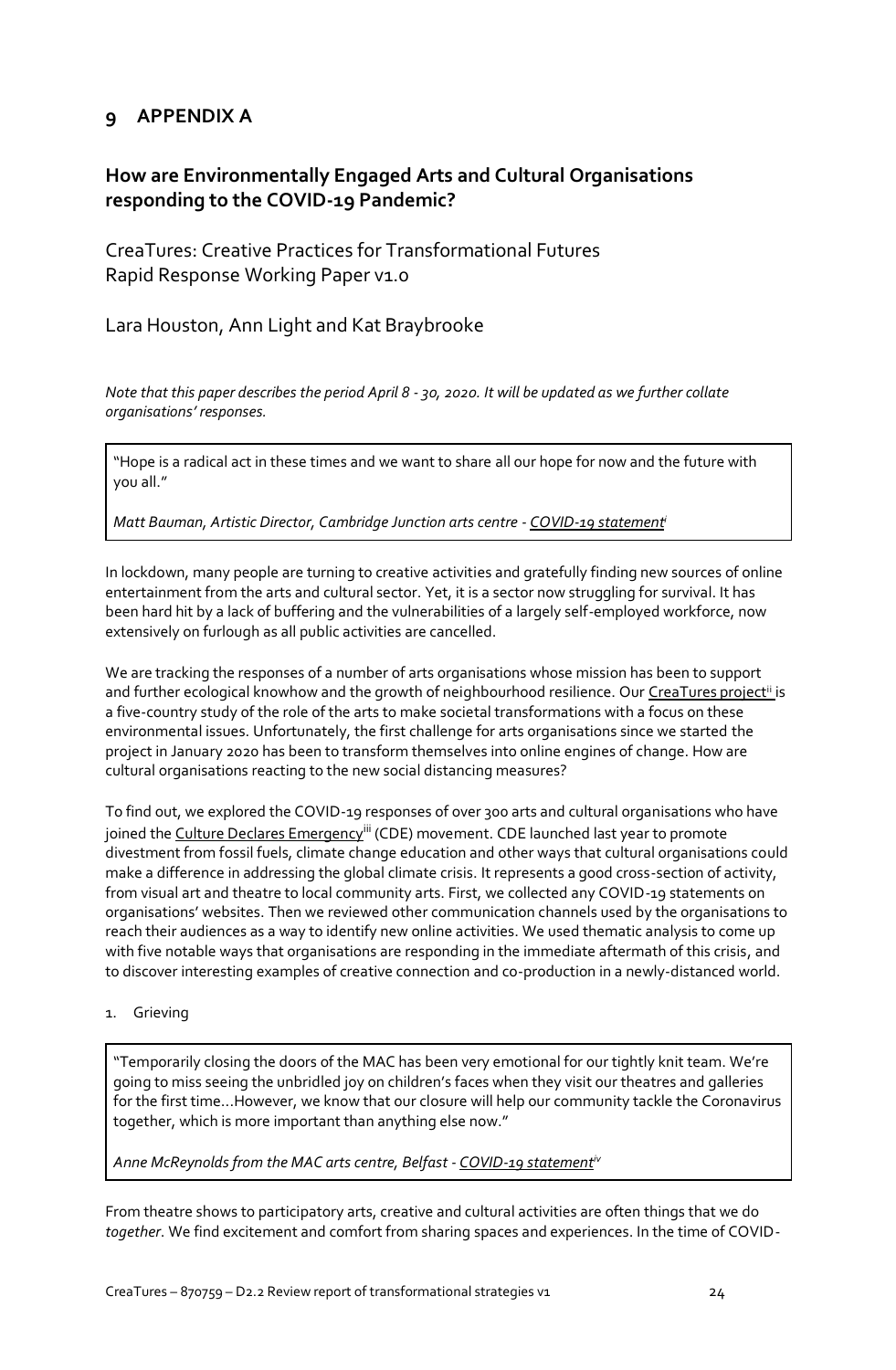19, the act of being co-present – once a source of joy – has become a risk. Processing this is difficult. It is a source of grief. Arts and cultural organisations have acted to safeguard their communities by halting all activities. They are now joining the shared effort to break COVID-19 transmission chains by encouraging people to stay at home.

The cancellation of programmes has an interlinked emotional and financial impact. Artists and producers are dismayed that unique events – brought together with creativity and care – will not be experienced. But, worryingly, lost income from ticket sales and/or project-specific funding means that many arts and cultural organisations are facing an uncertain future.

Age and status do not necessarily protect organisations from COVID-19 related financial shocks. Despite celebrating its 202nd birthday, the Old Vic theatre will launch a "[critical and major fundraising](https://www.oldvictheatre.com/news/2020/04/an-update-from-the-old-vics-artistic-director)  [campaign](https://www.oldvictheatre.com/news/2020/04/an-update-from-the-old-vics-artistic-director)"<sup>v</sup> to recover from the closures. Many theatres, festivals, and event organisers are asking ticketholders to consider donating a portion of cancelled ticket prices to offset mounting losses – an act of shared solidarity.

#### 2. Caring

"We will do everything we can to support those artists and freelancers least able to weather this crisis. We would welcome the support in turn of anyone who can help us through this unprecedentedly difficult time."

*Camden People's Theatre - [Temporary closure announcement](https://www.cptheatre.co.uk/blog/announcement-of-our-temporary-closure/)vi*

In the immediate crisis, we have also seen organisations respond with deep care for the wider arts community. During this time of isolation and uncertainty, unprecedented levels of peer support have been offered. Many organisations have made specific financial commitments to pay the multitude of freelance staff that make creative events possible. [Jerwood Arts](https://jerwoodarts.org/2020/03/27/update-in-response-to-covid-19/)<sup>vii</sup> have announced that they will honour all contracted commitments to independent staff, an[d Yorkshire Dance](https://yorkshiredance.com/news/coronavirus-updates/)<sup>viii</sup> will continue to pay freelance workers for cancelled sessions. This support is crucial. Th[e Creative Industries Federation](https://www.screendaily.com/news/all-income-wiped-out-for-42-of-firms-says-uks-creative-industries-federation/5148824.article)<sup>ix</sup> reports that an astonishing 42% of creative businesses and 62% freelancers have lost their entire incomes since the COVID-19 shutdown began. Freelance creative workers must subsist until June before receiving financial help from the Government; and, even then[, unions argue](https://www.artistsunionengland.org.uk/aue-response-to-chancellor-statement-of-self-employed-26-03-2020/)<sup>x</sup>, a significant number will fall through the safety net, including new starters, parents and part-time workers.

Some organisations have responded by developing intensive practical and inspirational resources for arts workers, such as this comprehensive list from the Live Art [Development Agency](https://www.thisisliveart.co.uk/resources/covid-19-support-resources/)<sup>xi</sup>. These mutual aid resources disseminate the details of funding support across arts communities, including relevant UK government schemes, support schemes from existing national funders and new "virus-proof" homebased commissions.

The UK's energetic theatre and live arts community are working together to help freelancers apply for these pots of funding. [Artsadmin](https://www.artsadmin.co.uk/artist-development/advice-info-training/advisory-service)<sup>xii</sup> staff are offering open, online Artist Advisory sessions and manning a new COVID-19 Artists Support Phoneline. [Fuel Theatre](https://twitter.com/FuelTheatre)<sup>xiii</sup> and [Cambridge Junction](https://twitter.com/CambJunction)<sup>xiv</sup> producers are mentoring freelancers, giving a special leg up to those who haven't managed to secure national Arts Council funding before.

Support for new writing provides an immediate lifeline for writers and keeps the pipeline for productions going. The High Tide theatre company has set up a comprehensive package of support called the [Lighthouse Programme](https://hightide.org.uk/)<sup>xv</sup> which will enable the development of new work. Their Cancellation [Catalogue](https://hightide.org.uk/lighthouse-programme/cancellation-catalogue/) will also record and try to re-home orphaned plays that were never shown due to COVID-19 disruption. In the same spirit, [Theatre Deli's](https://www.theatredeli.co.uk/blog/free-consultancy-support)<sup>xvi</sup> directors are helping to scaffold emerging creative work by offering free, online consultancy sessions.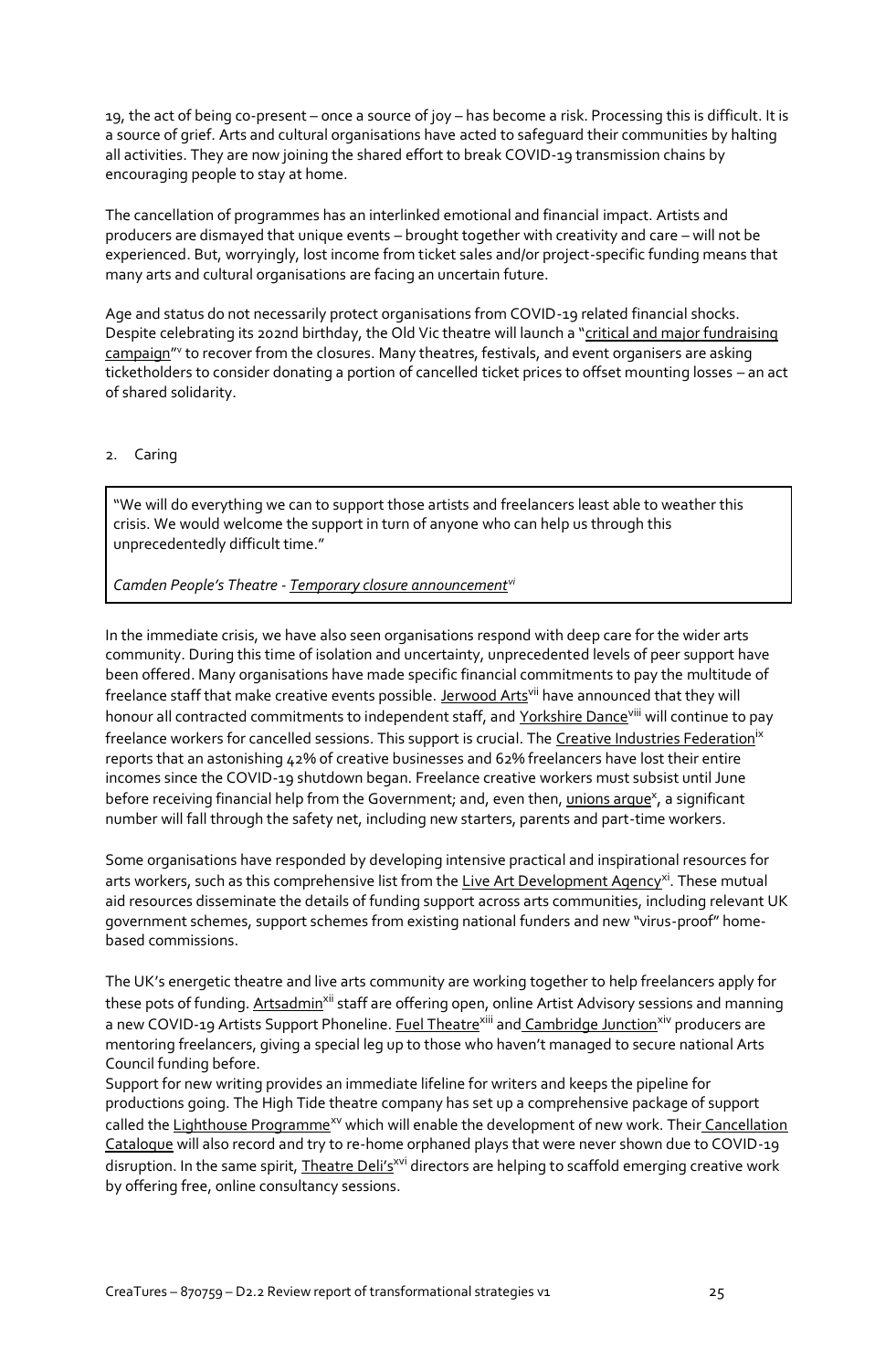3. Sharing

"Take time to watch, stay well, stay at home and please continue to support the arts. We offer this to you free of charge. We put our heart and soul into this show."

#### *The Roughhouse Theatre, introducing their [Lockdown Performance](https://www.roughhousetheatre.com/lockdown-performance)xvii*

A subset of the CDE organisations have begun to move their programming online. The modes of engagement that they have chosen differ widely. Larger institutions already have well-developed online resources that are now being extended; while other groups are experimenting with digital activities for the first time. The choice of activities and platforms also reflects the feasibility of transferring physical – and often highly local – artforms to the digital realm.

Organisations that have the resources can gather and retain their audiences, which is particularly important for those groups that rely on ticket sales as income. Theatre, dance and live art performances have been most amenable to digital translation. Existing recordings have been speedily uploaded to online streaming services. Most are employing donation models with free access, which keeps an audience for the future but does not compensate with a viable revenue stream. National institutions have become important centres for the sharing of performances. The Bristol Old Vic (a CDE member) shared their co-production of Jane Eyre on the National Theatre's <u>[online streaming channel](https://www.nationaltheatre.org.uk/nt-at-home)<sup>xviii</sup>.</u> Although the channel has enjoyed a remarkable 4 million views, National Theatre director Rufus Norris [cautions](https://www.theguardian.com/stage/2020/apr/23/national-theatre-boss-rufus-norris-covid-19)<sup>xix</sup> that this is not a financially sustainable model for the industry, which remains in limbo. Within the CDE sample, other venues have put high-profile performances online, including the Royal Court Theatre's co-production o[f Cyprus Avenue](https://royalcourttheatre.com/whats-on/cyprus-avenue-film/)<sup>xx</sup>, and Sadler's Wells' series of "Facebook Premieres". Their "<u>[Digital Stage](https://www.sadlerswells.com/whats-on/2020/digital-stage/)"XXI features even more recordings of dance performances, plus new activities for</u> people to do at home.

Theatre companies have also been contributing to the efforts to keep people entertained. Human rights campaigners the [Belarus Free Theatre](https://www.youtube.com/c/BelarusFreeTheatre)<sup>xxii</sup> have put their entire back catalogue of social justice-oriented works online, as part of their #LoveOverVirus campaign. The [Roughhouse Theatre](https://www.roughhousetheatre.com/lockdown-performance)<sup>xxiii</sup> company have shared a recording of their current production "When The Eye has Gone" as a special "Lockdown Performance". Social media has been an important dissemination point for these materials, creating a new and diverse media landscape for those who are connected. New listings site[s Cultural](https://streams.culturaldigital.com/)  [Digital](https://streams.culturaldigital.com/)<sup>xxiv</sup> an[d The Shows Must Go Online](https://theshowsmustgo.online/)<sup>xxv</sup> have begun to catalogue these new resources.

Art galleries have dug into their back catalogues to put pre-recorded talks, interviews and tours online. Interactive exhibitions are taking on new relevance, as virtual galleries are newly promoted on websites and social media feeds. The Nottingham Contemporary has curated a page of "<u>[Virtual Visits](https://www.nottinghamcontemporary.org/record/virtually-visit-us/)</u>"×××i, where visitors can navigate models of the past exhibitions and click through to interviews with the artists.

#### 4. Connecting

"The Watershed building is shut for now, but our arms are wide open"

*The Watershed[, COVID-19 statement](https://www.watershed.co.uk/news/watershed-building-shut-for-now-but-our-arms-are-wide-open)xxvii*

Though much face-to-face participatory work has been paused, some organisations are using digital tools to maintain existing connections and foster new ones. Arts and cultural activities fulfil an important social role within communities, and there is widespread recognition that these are needed now more than ever to help those feeling isolated or overwhelmed. Many take the form of live online events hosted on videoconferencing platforms, which involve different registers of participation. The [Riverhouse Barn](https://riverhousebarn.co.uk/)<sup>xxviii</sup> is hosting a virtual choir, and play-reading nights. [Rural Arts](https://www.ruralarts.org/radish)<sup>xxix</sup> has launched the RADISH programme (Rural Arts Daily Inspiration while Staying Home) which features taster workshops for creative techniques, an art club for kids, and social media sharing prompts.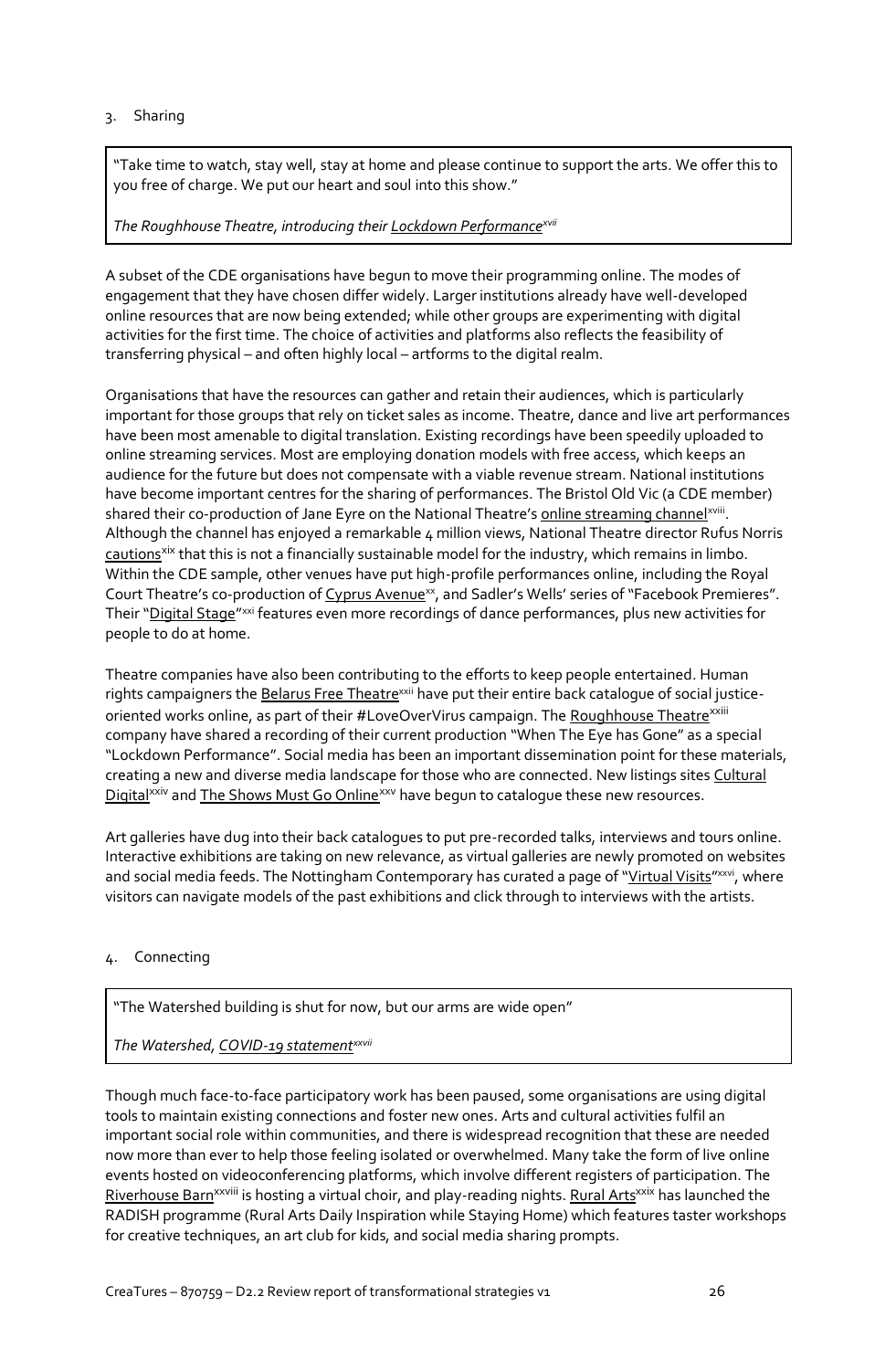Creative new event formats are also beginning to emerge, as practitioners adapt to working from the confines of their homes. The [Deveron Projects](https://www.deveron-projects.com/home/)<sup>xxx</sup> team has developed the "Month of Sunsets" workshop series – part live cook-along and part writing workshop – to mark the observance of Ramadan. Interactive theatre producer[s Coney](https://coneyhq.org/2020/04/17/coming-soon-remote-socials/)<sup>xxxi</sup> have developed a series of online game events including a murder mystery called "You Hold the Crocodile's Jaws". Bringing a focus to the body, dancers with the [Akram Khan Company](https://www.facebook.com/AkramKhanCompany/)<sup>xxxii</sup> have developed a programme of live-streamed movement sessions entitled "Architects of Stillness" that people can follow at home.

Other events are explicitly using this moment of profound disruption as an opportunity to re-imagine more environmentally connected futures. [Furtherfield's](https://soundcloud.com/furtherfield)<sup>xxxiii</sup> Marc Garrett has launched a new podcast called "News from where we are" that addresses how artists, techies and activists might work together to create more sustainable post-capitalist realities in the aftermath of COVID-19. Culture Declares Emergency's weekly [series of seminars](https://www.facebook.com/events/504052736958692/?event_time_id=504052770292022) and events<sup>xxxiv</sup> are open spaces to discuss what to do about our collective climate crisis.

Arts and cultural organisations are developing new resources to support communities, with a particular focus on wellbeing and education. [Manchester Art Gallery](https://manchesterartgallery.org/exhibitions-and-events/exhibition/stay-well/)<sup>xxxv</sup> an[d Derby Quad](https://www.derbyquad.co.uk/about/news/mindful-moments-4-snow-storm-j-m-w-turner)<sup>xxxvi</sup> are hosting weekly art-focussed mindfulness recordings. Many cultural organisations have adapted their online learning programmes to support families and young people affected by school closures. The [Bristol Old Vic](https://bristololdvic.org.uk/at-home/family-arts-hub)'s XXXVII new learning-at-home activities are linked to the National Curriculum, an[d Somerset House](https://www.somersethouse.org.uk/)<sup>xxxviii</sup> is hosting an integrated programme of new, rapid-response live art commissions, lectures, workshops, and peer exchange events for young creatives.

#### 5. Co-creating

"We want to transform our state of fear into a living pulse of creation that breathes life into our community as together we head into unchartered territory. Turn your experiences into art and share them with us and your community...In times of adversity art will out."

#### *The Courtyard, Hereford - Call fo[r IsolationCreations](https://www.courtyard.org.uk/isolationcreations/)xxxix*

Many arts and cultural experiences simply cannot be migrated to online media. Encouraging artists and audiences who both consume and create (e.g. "prosumers") to produce new creative works together is an important way of keeping relationships with audiences alive while events are cancelled and buildings are closed. Th[e Tate](https://www.tate.org.uk/kids) has developed an engaging programme that shows kids (and playful grow-ups) how to create visual art at home using household materials to reproduce artists' techniques. Kids are then invited to share their creations to an [online gallery.](https://www.tate.org.uk/kids/gallery) The Bristol Old Vic is offering their audiences a creative outlet via its online [Open Stage](https://bristololdvic.org.uk/at-home/open-stage-online)<sup>xl</sup> which features performances, music compositions, drawings, texts, and photographs submitted by members of the public.

Other organisations are using co-creation to produce a shared record of life under lockdown. The Artists and Climate Change network is collecting 100-word [Tiny Coronavirus Stories](https://artistsandclimatechange.com/2020/03/17/tell-us-your-coronavirus-story/)<sup>xli</sup> that convey fleeting thoughts and feelings from isolation, assembling very different experiences of this shared global phenomenon. The Courtyard's **[IsolationCreations](https://www.courtyard.org.uk/isolationcreations/)<sup>xlii</sup> project is gathering and sharing** performances, photographs, drawings, and poetry produced by members of the community, forming a crowdsourced visual record of mundane happenings under the conditions of lockdown. Continuing their existing work with young people, the Gulbenkian Arts Centre curates a video-based "[Coronavirus Time](https://thegulbenkian.co.uk/what-we-do/the-coronavirus-time-capsule/)  [Capsule](https://thegulbenkian.co.uk/what-we-do/the-coronavirus-time-capsule/)"<sup>xliii</sup> that documents teenage experiences of family life in isolation with humour and panache.

These shared activities bring us together in the moment, and at the same time record the legacy of COVID-19 as an event that is shaking up – and challenging – our global social, cultural and economic rules.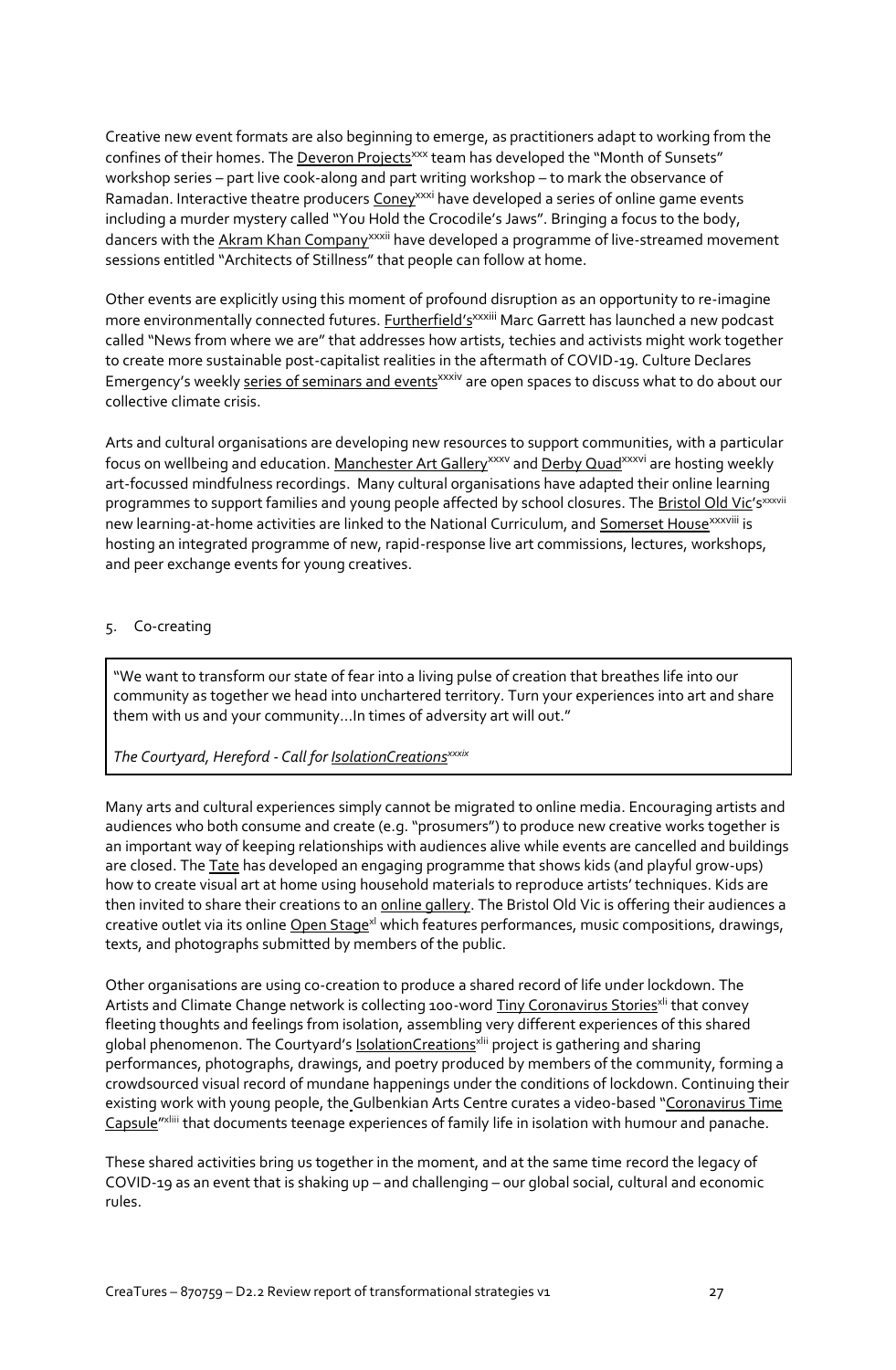"At the heart of theatre is a sense of ritual return... The company is committed to returning. Not *returning to remain in the same place. But to return as an act of persistent enquiry; to bear witness to human experiences which demand. Which cry out. So that we can constantly reaffirm that what joins us is stronger than what divides us."*

*[COVID-19 statement](http://www.complicite.org/current.php?section=4)xliv by Simon McBurney, Artistic Director, Complicité theatre company*

How the COVID-19 pandemic will unfold is clearly uncertain. We have no idea how long arts and cultural venues will have to remain closed - but we do know that whatever happens, they will be severely affected. The organisations that are responding to COVID-19 are playing an immediate role in keeping communities entertained, nourished and inspired as they stay at home in the collective effort to slow the spread of the virus. As we continue to understand how the world has changed in the wake of the pandemic, cultural production gives us a way to think together about these transformations, and how we'd like to move forward.

Links to get involved:

A version of this report can be found on the <u>Sussex Sustainability Research Programme blog</u>×l<sup>v</sup>.

One of the authors, Kat Braybrooke, co-founded the **[#CovidCreativesToolkit](https://blog.codekat.net/post/614021219451273216/covid-creatives-toolkit-mutual-aid-for-digital)<sup>xlvi</sup>, a mutual aid** resource to support artists and cultural organisations in going digital which has been compiled by 30+ creatives around the world.

Sign up to [Culture Declares Emergency](https://www.culturedeclares.org/)<sup>xlvii</sup>.

Notes

vi Read the full Camden People's Theatre closure announcement here:

<https://www.cptheatre.co.uk/blog/announcement-of-our-temporary-closure/>

<sup>&</sup>lt;sup>i</sup> Read the full COVID-19 statement from Cambridge Junction here: [https://www.junction.co.uk/news/covid-19](https://www.junction.co.uk/news/covid-19-update) [update](https://www.junction.co.uk/news/covid-19-update)

ii For more information visit our website at[: https://creatures-eu.org/](https://creatures-eu.org/)

iii For more information visit the Culture Declares Emergency website:<https://www.culturedeclares.org/>

iv To read the full statement visit the MAC website: [https://themaclive.com/about-us/news/a-statement-from-our](https://themaclive.com/about-us/news/a-statement-from-our-chief-executive)[chief-executive](https://themaclive.com/about-us/news/a-statement-from-our-chief-executive)

<sup>v</sup> Read the Old Vic's full statement here: [https://www.oldvictheatre.com/news/2020/04/an-update-from-the-old](https://www.oldvictheatre.com/news/2020/04/an-update-from-the-old-vics-artistic-director)[vics-artistic-director](https://www.oldvictheatre.com/news/2020/04/an-update-from-the-old-vics-artistic-director)

vii Read the Jerwood Arts COVID-19 statement here: [https://jerwoodarts.org/2020/03/27/update-in-response-to](https://jerwoodarts.org/2020/03/27/update-in-response-to-covid-19/)[covid-19/](https://jerwoodarts.org/2020/03/27/update-in-response-to-covid-19/)

viii Read the Yorkshire Dance COVID-19 statement here:<https://yorkshiredance.com/news/coronavirus-updates/>

ix Read the full CIF report here[: https://www.screendaily.com/news/all-income-wiped-out-for-42-of-firms-says-uks](https://www.screendaily.com/news/all-income-wiped-out-for-42-of-firms-says-uks-creative-industries-federation/5148824.article)[creative-industries-federation/5148824.article](https://www.screendaily.com/news/all-income-wiped-out-for-42-of-firms-says-uks-creative-industries-federation/5148824.article)

<sup>x</sup> The Artists' Union England has written a letter to the UK Chancellor outlining these difficulties. Read the full text here[: https://www.screendaily.com/news/all-income-wiped-out-for-42-of-firms-says-uks-creative-industries](https://www.screendaily.com/news/all-income-wiped-out-for-42-of-firms-says-uks-creative-industries-federation/5148824.article)[federation/5148824.article](https://www.screendaily.com/news/all-income-wiped-out-for-42-of-firms-says-uks-creative-industries-federation/5148824.article)

xi Read the LADA resource list here:<https://www.thisisliveart.co.uk/resources/covid-19-support-resources/> xii For more information visit the Artsadmin website: [https://www.artsadmin.co.uk/artist-development/advice](https://www.artsadmin.co.uk/artist-development/advice-info-training/advisory-service)[info-training/advisory-service](https://www.artsadmin.co.uk/artist-development/advice-info-training/advisory-service)

xiii For more information, see Fuel Theatre's Twitter feed here: <https://twitter.com/FuelTheatre>

xiv For more information, see Cambridge Junction's Twitter feed here: <https://twitter.com/CambJunction>